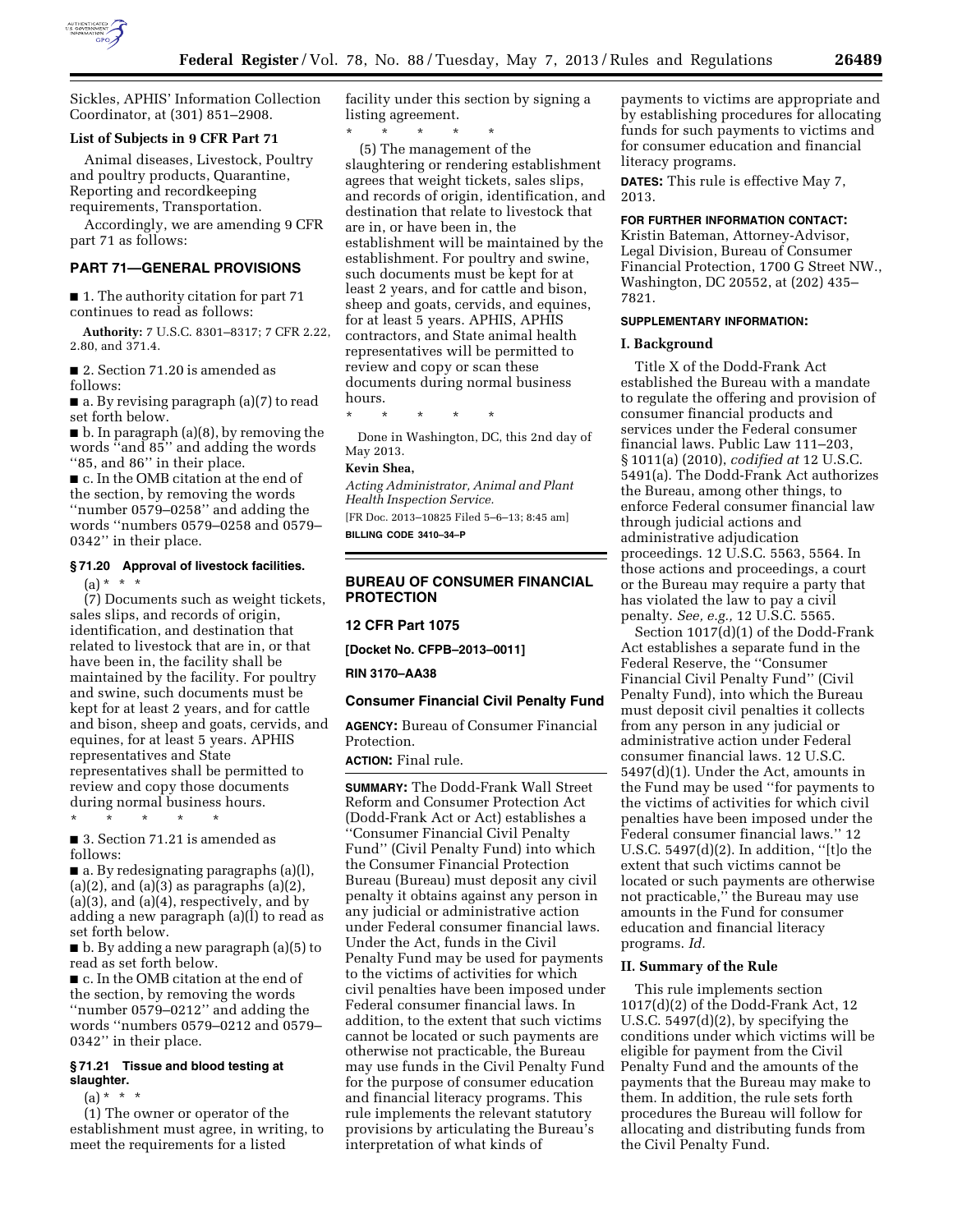First, the rule describes the roles of Bureau officials involved in managing the Civil Penalty Fund. It establishes the position of Civil Penalty Fund Administrator (Fund Administrator) and provides that the Fund Administrator will report to the Chief Financial Officer. In addition, the rule provides that the Civil Penalty Fund Governance Board—the body comprised of senior Bureau officials established by the Director to advise on matters relating to the Civil Penalty Fund—may advise or direct the Fund Administrator on the administration of the Civil Penalty Fund. The Fund Administrator must follow any written directions that the Civil Penalty Fund Governance Board provides.

Second, the rule identifies the category of victims who may receive payments from the Civil Penalty Fund and sets forth the amounts they may receive. Under the rule, a victim is eligible for payment from the Civil Penalty Fund if a final order in a Bureau enforcement action imposed a civil penalty for the violation or violations that harmed the victim. In addition, the rule effectuates the intent of section 1017(d)(2) of the Dodd-Frank Act to provide Civil Penalty Fund payments only to compensate victims for the harms they suffered from a violation for which penalties were imposed. In addition, as envisioned by section 1017(d)(2), the Bureau will make payments to victims from the Civil Penalty Fund only to the extent practicable. The rule identifies that part of victims' harm that the Bureau believes to be potentially practicable to calculate, and thus susceptible to compensation under section 1017(d)(2). The rule also establishes procedures for determining that compensable harm. When possible, the amount of compensable harm that a victim suffered from a violation will be determined based on the objective terms of the order imposing a civil penalty for the violation. If the amount of harm cannot be determined based on the terms of the order alone, a victim's compensable harm is the victim's outof-pocket loss that resulted from the violation, unless that amount would be impracticable to determine.

The rule further provides that the Bureau will use funds in the Civil Penalty Fund to compensate only victims' uncompensated harm. Under the rule, a victim's uncompensated harm is the victim's compensable harm, less any compensation for that harm that the victim has received or is reasonably expected to receive.

Third, the rule establishes a two-stage procedure for expending money in the

Civil Penalty Fund. First, the Fund Administrator will *allocate* funds for payments to victims and, if appropriate, for consumer education and financial literacy programs. At the allocation stage, the Fund Administrator will assign amounts to *classes* of victims that is, to groups of similarly situated victims who suffered the same or similar violations for which the Bureau obtained relief in an enforcement action. The Fund Administrator will allocate funds to a class only to the extent that payments to class members would be practicable. Second, the Fund Administrator will designate a payments administrator to *distribute*  allocated funds to *individual* victims in the classes to which funds have been allocated. Again, a payments administrator will make payments to individual victims only to the extent practicable. The rule identifies specific ways in which payments to individual victims or to a class of victims might be impracticable.

For funds allocated to consumer education and financial literacy programs, the Bureau has adopted criteria 1—not contained in this rule for selecting the particular consumer education or financial literacy programs to be funded.

Under the rule, the Fund Administrator will allocate funds from the Civil Penalty Fund on a six-month schedule. The Fund Administrator is responsible for establishing the schedule of six-month periods. Following the end of any given sixmonth period, the funds available for allocation are those present in the Civil Penalty Fund as of the end of that period, minus funds already allocated and certain other funds. In general, the Fund Administrator may allocate the available funds to those classes of victims that had uncompensated harm as of the end of that six-month period, unless making payments to that class would be impracticable. If sufficient funds are available, the Fund Administrator will allocate to all such classes of victims enough money to provide full compensation to the victims in those classes to whom it is practicable to make payments. If funds remain, the Fund Administrator may allocate a portion of those remaining funds for consumer education and financial literacy programs.

The Bureau anticipates that at times the available funds in the Civil Penalty Fund may not be sufficient to provide full compensation to all classes of

victims to which it is practicable to make payments. The Bureau has endeavored to establish equitable, transparent, and efficient procedures for allocating funds in those circumstances. Under the rule, classes of victims that first had uncompensated harm during the six-month period that most recently ended will receive priority in such ''lean'' periods. If funds remain after allocating sufficient funds to provide full compensation to all victims in those classes, classes of victims from the previous six-month period will receive second priority, and so forth until no funds remain. At times, there may not be sufficient funds to give full compensation to all classes of victims from a single six-month period. In those circumstances, the rule specifies that funds will be allocated in a way designed to ensure, to the degree possible, that victims in those classes will receive compensation—through redress and Civil Penalty Fund payments—for an equal percentage of their compensable harm.

In addition, to preserve flexibility in special circumstances, the rule authorizes the Fund Administrator, in her discretion, to depart from these procedures, including by declining to make, or altering the amount of, any allocation provided for by the rule. However, if the Fund Administrator exercises that discretion, funds that otherwise would have been allocated to a class of victims cannot instead be allocated to consumer education and financial literacy programs in that period. Rather, the Fund Administrator may allocate funds to consumer education and financial literacy programs during that six-month period only to the same extent she could have had she not exercised that discretion.

In addition to establishing procedures governing the allocation of funds from the Civil Penalty Fund, the rule also establishes procedures governing the distribution of allocated funds to eligible victims. In particular, the rule directs the Fund Administrator to designate a payments administrator to distribute payments to eligible victims in a class to which Civil Penalty Fund funds have been allocated. Under the rule, the Fund Administrator will instruct the payments administrator to propose a plan for distributing the payments. The Fund Administrator may require the plan to include procedures for determining payment amounts, for locating and notifying victims, for making payments, and for potentially eligible victims to contact the payments administrator. Upon the Fund Administrator's approval of a distribution plan, the payments

<sup>1</sup>The criteria are available at: *[http://](http://files.consumerfinance.gov/f/201207_cfpb_civil_penalty__criteria.pdf) [files.consumerfinance.gov/f/](http://files.consumerfinance.gov/f/201207_cfpb_civil_penalty__criteria.pdf)  201207*\_*cfpb*\_*civil*\_*penalty*\_\_*[criteria.pdf.](http://files.consumerfinance.gov/f/201207_cfpb_civil_penalty__criteria.pdf)*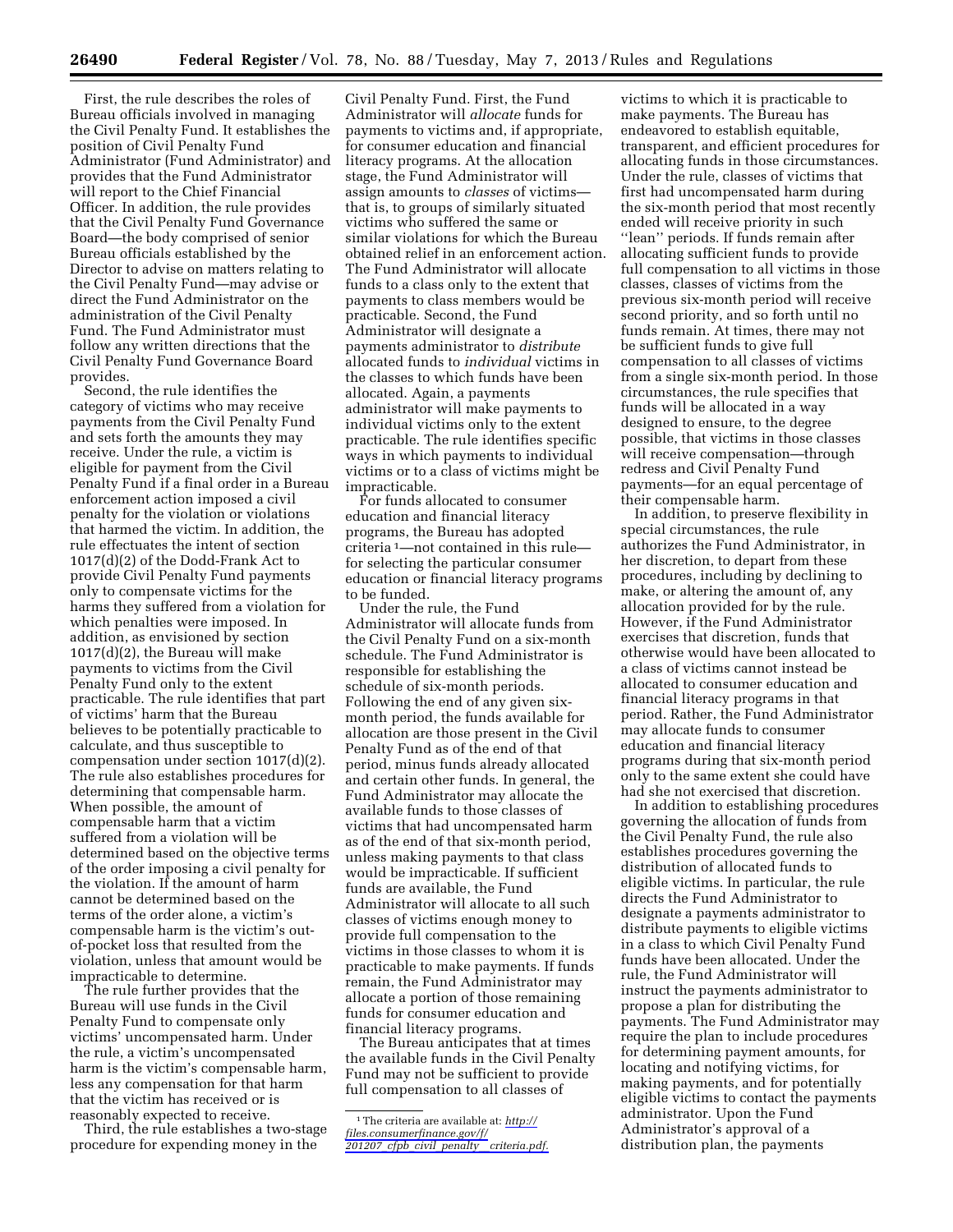administrator will distribute payments to victims in accordance with the plan to the extent practicable. If funds remain after distributing payments to victims in a class, the payments administrator will distribute those remaining allocated funds, to the extent practicable, among eligible victims in that class up to the amount of their remaining uncompensated harm. Any remaining funds that cannot be distributed among victims in the class in that way will be returned to the Civil Penalty Fund for future allocation.

Fourth, the rule sets forth several circumstances in which it will be deemed impracticable to make payments to victims or to classes of victims.

Finally, the rule requires the Fund Administrator to issue regular reports on the disposition of funds in the Civil Penalty Fund. Those reports will be made available on *[www.consumerfinance.gov.](http://www.consumerfinance.gov)* 

#### **III. Legal Authority**

The Bureau is issuing this rule pursuant to its authority under section 1022(b)(1) of the Dodd-Frank Act, which authorizes the Bureau to prescribe rules as may be necessary or appropriate to enable the Bureau to administer and carry out the purposes and objectives of Federal consumer financial law, 12 U.S.C. 5512(b)(1); and under section 1017(d) of the Dodd-Frank Act, which establishes the Civil Penalty Fund and authorizes the Bureau to use amounts in that Fund for payments to victims and for consumer education and financial literacy programs.

This rule is in part an interpretative rule and in part a rule relating to agency procedure and practice. Accordingly, the rule is not subject to the 30-day delayed effective date for substantive rules under section 553(d) of the Administrative Procedure Act, 5 U.S.C. 553(d). Even if this requirement applied, the Bureau finds there is good cause for this rule to take effect immediately upon publication in the **Federal Register**. The principal purpose of delaying an effective date is to provide regulated persons an opportunity to prepare, such as by bringing their operations into compliance with new requirements. But this rule does not impose any obligations or prohibitions on the public, and the public therefore needs no time to prepare for the rule's effective date. Meanwhile, making the rule immediately effective allows the Bureau to begin as soon as possible the process of allocating funds in the Civil Penalty Fund to victims.

## **IV. Section-by-Section Description**

#### *Section 1075.100 Scope and Purpose*

This section describes the scope and purpose of the rule. It explains that the rule implements section 1017(d)(2) of the Dodd-Frank Act by describing the conditions under which victims will be eligible for payment from the Civil Penalty Fund and the amounts of the payments they may receive. This section further explains that this rule establishes procedures for allocating funds in the Civil Penalty Fund to classes of victims and to consumer education and financial literacy programs, and for distributing allocated funds to individual victims. The rule also requires the Fund Administrator to issue regular reports on the Civil Penalty Fund.

#### *Section 1075.101 Definitions*

This section defines terms used in the rule.

*Bureau.* The rule provides that the term ''Bureau'' means the Bureau of Consumer Financial Protection.

*Bureau enforcement action.* The rule provides that the term ''Bureau enforcement action'' means any judicial or administrative action or proceeding in which the Bureau has obtained relief with respect to a violation.

*Chief Financial Officer.* The rule states that the term ''Chief Financial Officer'' means the Chief Financial Officer of the Bureau or any Bureau employee to whom that officer has delegated authority to act under this part. The rule further states that, in the absence of a Chief Financial Officer, the Director shall designate an alternative official of the Bureau to perform the functions of the Chief Financial Officer under this part.

*Civil Penalty Fund.* The rule provides that the term ''Civil Penalty Fund'' means the Consumer Financial Civil Penalty Fund established by 12 U.S.C. 5497(d).

*Civil Penalty Fund Governance Board.*  The rule provides that the term ''Civil Penalty Fund Governance Board'' refers to the body, comprised of senior Bureau officials, established by the Bureau's Director to advise on matters relating to the Civil Penalty Fund.

*Class of victims.* The rule defines the term ''class of victims'' to mean a group of similarly situated victims who suffered harm from the same or similar violations for which the Bureau obtained relief in a Bureau enforcement action. Under this definition, a single Bureau enforcement action could involve multiple classes of victims. For example, the Bureau might obtain relief for multiple different violations in a

single action. The set of victims harmed by one violation might overlap with the set of victims harmed by another violation, but each set could constitute a distinct class for purposes of this rule.

*Defendant.* The rule states that the term ''defendant'' means a party in a Bureau enforcement action that is found or alleged to have committed a violation. This includes parties that generally are referred to as ''respondents'' in administrative enforcement actions.

*Final order.* The rule provides that the term ''final order'' means a consent order or settlement issued by a court or by the Bureau, or an appealable order issued by a court or by the Bureau as to which the time for filing an appeal has expired and no appeals are pending. The rule makes clear that for purposes of this definition, ''appeals'' include petitions for reconsideration, review, rehearing, and certiorari.

This rule's definition of ''final order'' differs from the definition of that term in the Bureau's Rules of Practice for Adjudication Proceedings, which provide that an order may be considered ''final'' even if a petition for reconsideration or review is pending. For purposes of this rule, the Bureau has chosen to define ''final order'' as an order that is subject to no further review because the terms of an order in part determine whether victims may receive payments from the Civil Penalty Fund and, if so, in what amount. Thus, it is important that the terms of the final order not be subject to change. Otherwise, the Bureau would risk making Civil Penalty Fund payments that might turn out, as a result of appellate decisions, to have exceeded the amount victims may receive under the rule.

*Person.* The rule incorporates the definition of ''person'' set forth in section 1002(19) of the Dodd-Frank Act. Thus, the rule states that the term ''person'' means an individual, partnership, company, corporation, association (incorporated or unincorporated), trust, estate, cooperative organization, or other entity.

*Redress.* The rule states that the term ''redress'' means any amounts that a final order requires a defendant to distribute, credit, or otherwise pay to those harmed by a violation, or to pay to the Bureau or another intermediary for distribution to those harmed by the defendant's violation. The rule makes clear that redress includes but is not limited to restitution, refunds, and damages. A case brought by a party other than the Bureau—such as another federal agency, a state's attorney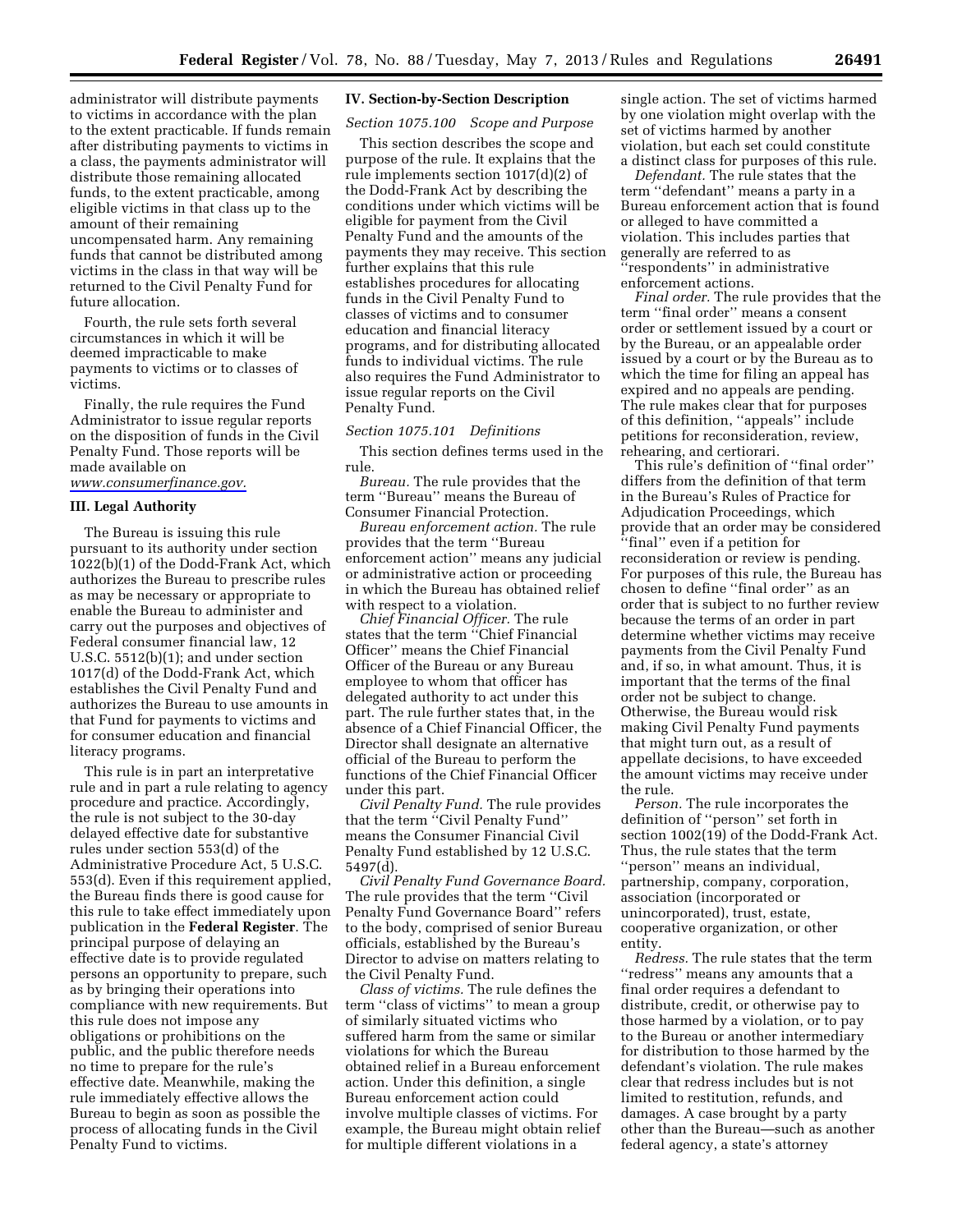general, or a private plaintiff—may result in ''redress'' as defined by the rule.

*Victim.* The rule defines ''victim'' to mean a person harmed as a result of a violation.

*Violation.* The rule provides that the term ''violation'' means any act or omission that constitutes a violation of law for which the Bureau is authorized to obtain relief pursuant to 12 U.S.C. 5565(a).

# *Section 1075.102 Fund Administrator*

## 102(a) In General

Section 1075.102(a) establishes within the Bureau the position of Civil Penalty Fund Administrator (Fund Administrator) and provides that the Fund Administrator will report to the Chief Financial Officer and serve at that officer's pleasure. In addition, the Chief Financial Officer may, to the extent permitted by applicable law, relieve the Fund Administrator of the duties of that position without notice, without cause, and before naming a successor Fund Administrator.

### 102(b) Powers and Duties

Section 1075.102(b) provides that the Fund Administrator will have the powers and duties assigned to that official by this rule.

## 102(c) Interpretation of These Regulations

Section 1075.102(c) provides that the Civil Penalty Fund Governance Board may advise or direct the Fund Administrator on the administration of the Civil Penalty Fund, including regarding the interpretation of this part and its application to particular facts and circumstances. The Governance Board may provide this advice or direction on its own initiative or at the Fund Administrator's request. The rule makes clear that if the Governance Board issues to the Fund Administrator written directions regarding the administration of the Civil Penalty Fund, the Fund Administrator must follow those directions.

## 102(d) Unavailability of the Fund Administrator

Section 1075.102(d) provides that if there is no Fund Administrator or if the Fund Administrator is otherwise unavailable, the Chief Financial Officer will perform the Fund Administrator's functions and duties. In accordance with § 1075.101, the Chief Financial Officer may delegate to another Bureau employee the authority to perform the Fund Administrator's functions and duties in these circumstances.

## Section 1075.103 Eligible Victims

Section 1075.103 provides that a victim is eligible for payment from the Civil Penalty Fund if a final order in a Bureau enforcement action imposed a civil penalty for the violation or violations that harmed the victim. This implements the Dodd-Frank Act, which authorizes Civil Penalty Fund payments to ''the victims of activities for which civil penalties have been imposed under the Federal consumer financial laws.'' 12 U.S.C. 5497(d)(2). The Act does not clearly specify whether the *particular*  activities that affected a particular victim must have been found to be violations in an enforcement action before the victim may receive payments from the Civil Penalty Fund. However, the Bureau interprets section 1017(d)(2) of the Dodd-Frank Act as authorizing such payments only to the victims of particular violations for which civil penalties were imposed. If section 1017(d)(2) instead authorized the Bureau to make payments to victims of activities that are of the same *type* as activities for which civil penalties were imposed—even if no civil penalty was imposed for the *particular* activities that harmed the victim—it would be difficult to identify all such activities, assess whether those activities were sufficiently similar to activities that gave rise to a civil penalty, and identify the victims of those activities. By contrast, interpreting section 1017(d)(2) to authorize payments only to victims of particular violations for which civil penalties were imposed establishes a clear eligibility rule that is straightforward to apply.

A victim's eligibility for payment from the Civil Penalty Fund and, as discussed below, the amount of any such payment do not depend on the amount of the civil penalty imposed or paid for the violation that harmed the victim. Section 1017 of the Dodd-Frank Act instructs the Bureau to deposit all amounts received as civil penalties into a single Civil Penalty Fund and authorizes payments from that Fund to the ''victims'' of ''activities'' for which ''penalties'' have been imposed. By creating a single Civil Penalty Fund, the statute enables the pooling of penalties from multiple actions. The Bureau therefore interprets section 1017 to make a victim's eligibility for payments from the Civil Penalty Fund depend only on whether a final order imposed a civil penalty for the violation that harmed the victim, and not on whether the defendant actually paid the penalty imposed or on how much the defendant paid. Thus, a victim is not limited to receiving some portion of the particular civil penalty paid for the violation that harmed the victim, but rather may receive payment from any funds in the Civil Penalty Fund.

## *Section 1075.104 Payments to Victims*

#### 104(a) In General

Section 1075.104(a) provides that the Bureau will use funds in the Civil Penalty Fund for payments to compensate eligible victims' uncompensated harm, as described in paragraph (b) of this section. This provision gives effect to the Bureau's interpretation of the Dodd-Frank Act as authorizing payments to victims only up to the amount necessary to compensate them for the harm they suffered as a result of a violation. The Bureau recognizes that section 1017(d)(2) authorizes payments to victims but does not specify what kinds of payments, in what amounts, or for what purposes. However, section 1017(d)(1)'s caption, ''Establishment of Victims Relief Fund,'' suggests that Civil Penalty Fund payments should provide relief to victims for harm suffered. Compensation for harm is a common purpose for payments to victims, and laws ordinarily do not go beyond that purpose to give victims windfall recoveries that exceed the harms they suffered.2 To be sure, some laws do provide for payments to victims in excess of harms suffered, usually to provide additional incentives for private parties to enforce the law or to enhance the deterrent effect of such private enforcement.3 Providing such payments here, however, would not further those goals: It would not incentivize victims to bring private enforcement actions, nor would it have any impact on deterrence because the size of the payments would not affect the size of the civil penalty that the defendant had to pay. Moreover, there is no indication in section 1017(d)'s text that the Civil Penalty Fund should provide victims payments beyond the extent of their harm.

The Bureau's interpretation also gives effect to the second sentence of section

879 (5th Cir. 1978). 3*See, e.g., Shearson/Am. Express, Inc.* v. *McMahon,* 482 U.S. 220, 241 (1987) (explaining that ''the antitrust treble-damages provision gives private parties an incentive to bring civil suits that serve to advance the national interest in a competitive economy''); *City of Newport* v. *Fact Concerts, Inc.,* 453 U.S. 247, 266–67 (1981) (''Punitive damages by definition are not intended to compensate the injured party, but rather to punish the tortfeasor whose wrongful action was intentional or malicious, and to deter him and others from similar extreme conduct.'').

<sup>2</sup>*See, e.g., Prudential Ins. Co. of Am.* v. *S.S. Am. Lancer,* 870 F.2d 867, 871 (2d Cir. 1989); *Reilly* v. *United States,* 863 F.2d 149, 165 (1st Cir. 1988); *Westerman* v. *Sears, Roebuck & Co.,* 577 F.2d 873,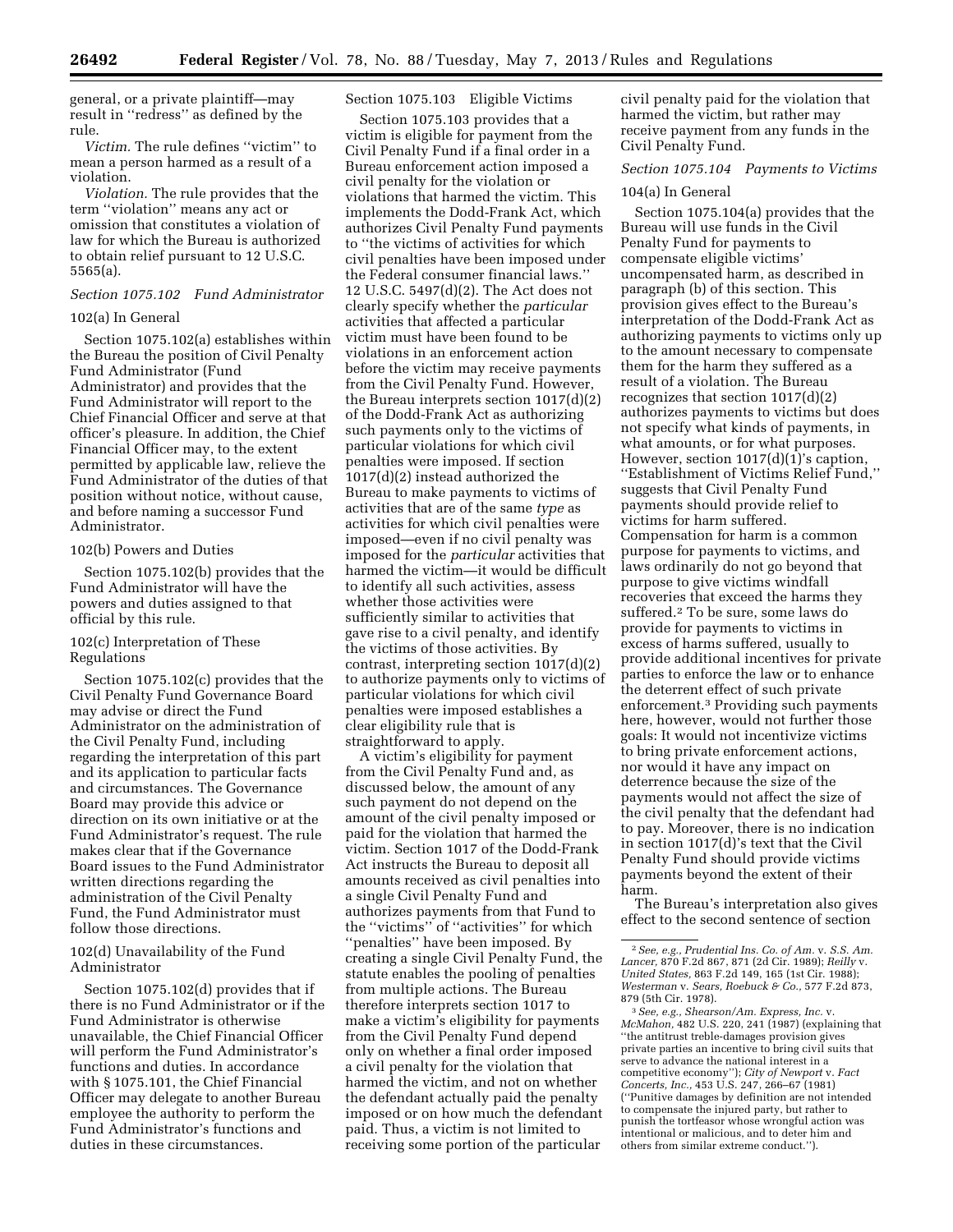1017(d)(2), which authorizes the Bureau to use funds in the Civil Penalty Fund for consumer education and financial literacy programs to the extent that payments to victims are not practicable. If the amount of individual victims' payments were not limited in some way, any one victim could receive the full amount in the Fund. Thus, so long as it was practicable to pay at least one victim—as it almost certainly always will be—funds would never become available for consumer education and financial literacy programs under section  $1017(d)(2)$ 's second sentence. Therefore, for all the terms of section 1017(d)(2) to have effect, payments to victims must be subject to reasonable limitation. In light of the general principles discussed above, the Bureau believes that paying victims only to compensate them for harms suffered as a result of violations effectuates the statutory intent.

## 104(b) Victims' Uncompensated Harm

In general, a victim's uncompensated harm is the amount of the victim's compensable harm, as described in § 1075.104(c) and discussed below, minus any compensation for that harm that the victim has received or is reasonably expected to receive. To ensure that Civil Penalty Fund payments do not overcompensate victims, the Bureau will take account of compensation that victims have received from other sources. In addition, in some cases, some time may elapse between when an entity is directed to compensate victims, or when funds are allocated to compensate victims, and when the victims actually receive that compensation. The Bureau will take account of such compensation, even if victims have not yet received it. The Bureau understands section 1017(d)(2) to create a backstop that could provide compensation that victims otherwise would not receive. Thus, ''payments to victims'' should not include payments that would duplicate compensation that the victims are reasonably expected to receive in the future.

Section 1075.104(b)(2) describes three categories of compensation that a victim ''has received or is reasonably expected to receive.'' First, paragraph (b)(2)(i) provides that a victim has received or is reasonably expected to receive any Civil Penalty Fund payment that the victim has previously received or will receive as a result of a previous allocation from the Civil Penalty Fund to the victim's class.

Second, paragraph (b)(2)(ii) provides that a victim has received or is reasonably expected to receive any redress that a final order in a Bureau

enforcement action orders to be distributed, credited, or otherwise paid to the victim, and that has not been suspended or waived and that the Chief Financial Officer has not determined to be uncollectible. The Bureau expects that defendants generally will pay the redress that they are ordered to pay in a Bureau enforcement action. Therefore, the Bureau generally considers it reasonable to anticipate that victims will receive any amount of compensation ordered in such an action. However, in some circumstances it will not be reasonable to expect a victim to receive some portion of the compensation ordered in a given action. In particular, victims will not likely receive a redress amount that the Bureau has suspended or waived. In addition, victims will not likely receive a redress amount that the Bureau has determined to be uncollectible in whole or in part.

Third, paragraph (b)(2)(iii) provides that a victim has received or is reasonably expected to receive any other redress that the Bureau knows has been distributed, credited, or otherwise paid to the victim, or has been paid to an intermediary for distribution to the victim, to the extent that (1) such redress compensates the victim for the same harm as would be compensated by a Civil Penalty Fund payment, and (2) it is not unduly burdensome, in light of the amounts at stake, to determine the amount of that redress or the extent to which it compensates the victim for the same harm as would be compensated by a Civil Penalty Fund payment.

The ''other redress'' covered by this provision includes redress paid to victims as a result of private litigation or enforcement actions by other regulators. Such redress would be subtracted from a victim's compensable harm only if the Bureau knows that the defendant has paid the other redress. The Bureau would not, pursuant to the rule, actively investigate what other redress victims have been paid. However, to the extent the Bureau does learn of other redress, such redress should be counted as compensation that victims have received.4

In addition, under this provision, a victim is not ''reasonably expected to receive'' other redress that a party has been ordered to pay, but has not yet paid. While many defendants will actually pay the full amounts ordered, the Bureau recognizes that some may not. The Bureau has substantially less

information about the likelihood that defendants will fully comply with the orders in actions brought by other parties than it does about compliance with orders in its own actions. The Bureau often will not know, for example, whether redress from such a non-Bureau action is uncollectible. And while the Bureau has the authority to seek enforcement of orders it obtains, the Bureau usually will not know what efforts other parties might undertake to enforce the orders obtained in their own actions. Given those uncertainties, the Bureau will not consider a victim to be reasonably likely to receive redress from other parties' actions until the defendant has actually paid that redress to an intermediary for distribution to the victims.

Finally, the Bureau recognizes that in some circumstances it may not be practicable to assess the uncompensated harm of individual victims. In such cases, § 1075.104(b)(3) provides that, for purposes of this rule, each individual victim's uncompensated harm will be the victim's share of the aggregate uncompensated harm of the victim's class.

### 104(c) Victims' Compensable Harm

Section 1075.104(c) describes the amount of victims' compensable harm for purposes of this rule. As noted above, the Bureau interprets section 1017(d)(2) of the Dodd-Frank Act to authorize payments to a victim only up to the amount of harm that the victim suffered from the violation for which the Bureau obtained a civil penalty and for which the victim has not received and is not reasonably likely to receive other compensation. The Bureau also interprets that provision as directing the Bureau to make payments to victims only to the extent practicable.

The Bureau believes that for payments to be ''practicable,'' it must be feasible to carry out all the steps involved in making the payments, and to do so efficiently and without excessive administrative cost in the context of a system of making payments to many victims of many different activities.5 The Dodd-Frank Act did not establish a tribunal or a formal procedure for distributing payments pursuant to

<sup>4</sup>The Bureau anticipates it will learn of other redress as a matter of course in many cases. For example, the Bureau may require a defendant to notify the Bureau of any judgment or settlement involving violations related to the order.

<sup>5</sup>*Cf.* 40 CFR 230.10(a)(2) (regulation specifying that an alternative is ''practicable'' for purpose of the Clean Water Act if ''it is available and capable of being done after taking into consideration cost, existing technology, and logistics in light of overall project purposes''); *Biodiversity Legal Found.* v. *Babbitt,* 146 F.3d 1249, 1255–56 (10th Cir. 1998) (statutory instruction to adhere to deadline to the degree ''practicable'' permitted agency to vary from deadline on the bases of what resources and funding were available and of how the agency assessed priorities).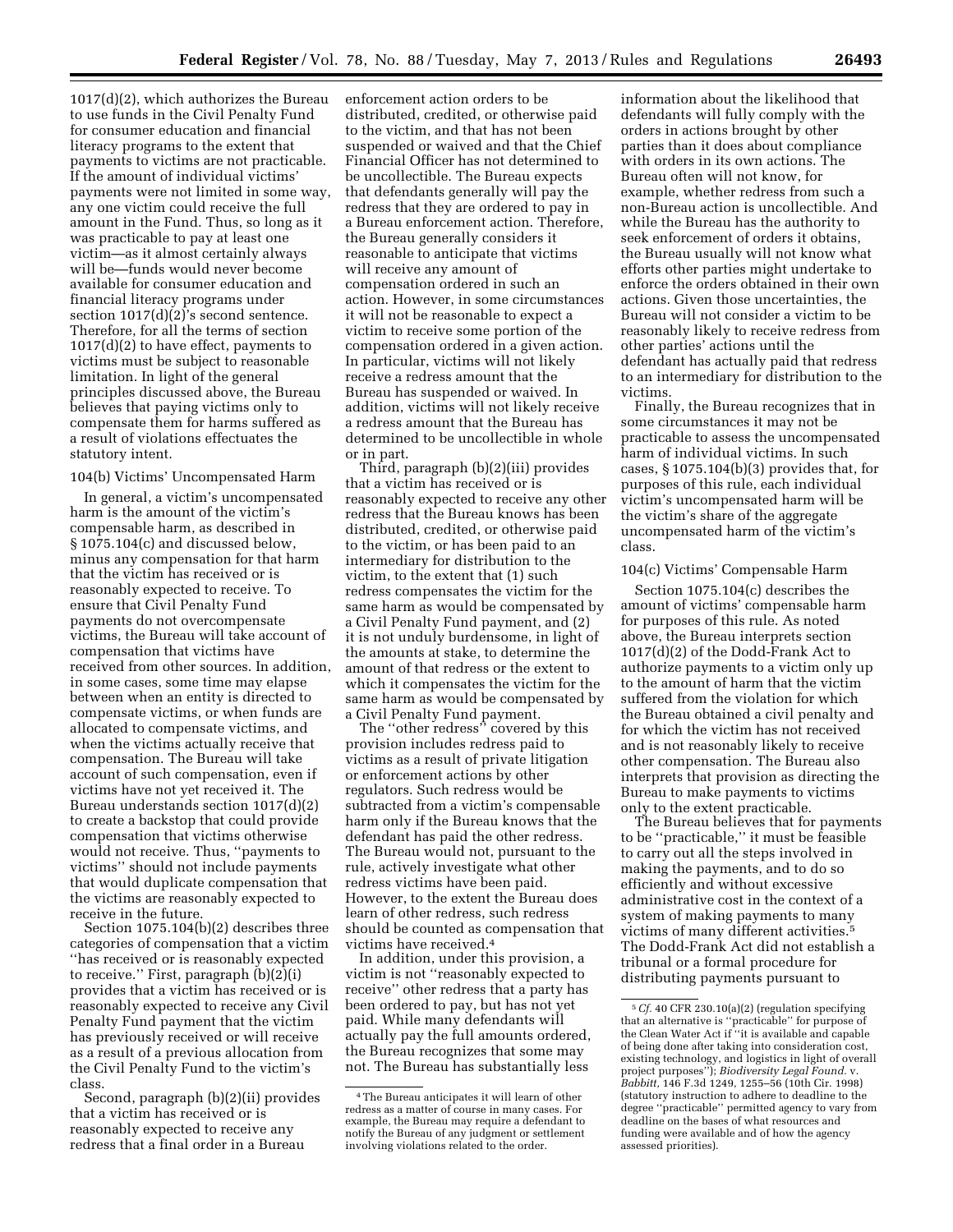section 1017(d)(2). Indeed, the statute does not specify any mechanism for making the payments. But, in light of section 1017(d)(2)'s placement within a statutory section that generally deals with the Bureau's administrative

operations, the Bureau interprets that provision to refer to payments that may be made through ordinary administrative mechanisms. ''Practicable,'' therefore, means capable of being carried out through such mechanisms.

Consistent with this interpretation, later sections of the rule, discussed below, direct the allocation and payment of funds only to the extent that payments to victims would be practicable. In addition, § 1075.109 identifies circumstances in which payment may not be practicable. For payments to be practicable, the Bureau must be able to take measures that are reasonable in the context of the Civil Penalty Fund to determine the amount of victims' harm, and thus the amount of the payments the victims may receive. Given the nature of the Civil Penalty Fund and the likely volume of payments, making complex individualized determinations or subjective judgments about the nature or extent of victims' harm would entail significant administrative burden and delay. Calculating harm based on such determinations or judgments therefore would not be practicable. Instead, in this context, harm is practicable to calculate only if the Fund Administrator can determine it by applying objective standards on a classwide basis. For these reasons, the Bureau defines ''compensable harm'' to include only those amounts of harm that the Bureau deems practicable to calculate, in the sense just described. Section 1075.104(c) describes amounts of harm that the Bureau believes will be practicable to calculate and establishes procedures that the Fund Administrator will follow to determine compensable harm in each of several categories of cases.

The measures of harm described in this section will not always correspond to the amount of harm for which the Bureau or injured victims could obtain compensation under the relevant laws and regulations and do not in any way reflect the Bureau's view on what kinds of harm are or should be compensable in litigation. Rather, these objective measures simply reflect what is practicable for the Fund Administrator to determine in the context of the Civil Penalty Fund.

To the extent possible, the amount of a victim's compensable harm will be based on the objective terms of a final

order. Referring to the terms of a final order will be practicable, and following the terms of orders will enable the Fund Administrator to determine a victim's compensable harm quickly and efficiently in most circumstances. In addition, by relying on the terms of a final order, the Fund Administrator can avoid making potentially subjective judgments about the nature of the harm that a class of victims has suffered and how to quantify and calculate that harm.

There are several categories of cases in which the Fund Administrator will be able to rely on the terms of a final order. First, under paragraph (c)(1), if a final order in a Bureau enforcement action ordered redress for a class of victims, the compensable harm of each victim in that class is equal to the victim's share of the total redress ordered, including any amounts that have been suspended or waived.

Second, under paragraph (c)(2)(i), if the Bureau sought redress for a class of victims but a court or administrative tribunal denied that request for redress in the final order, the victims in that class have no compensable harm. A court or administrative tribunal's denial of a request for redress presumably reflects that body's conclusion that the Bureau has not proven that the victims' harm is legally compensable.

Third, under paragraph (c)(2)(ii), if the final order in a Bureau enforcement action neither ordered nor denied redress to victims but did specify the amount of their harm, including by prescribing a formula for calculating that harm, each victim's compensable harm is equal to that victim's share of the amount specified. This paragraph will apply in cases where the Bureau does not seek any redress for a class of victims. For example, if the Bureau believed a defendant had too few financial resources to provide any meaningful redress to its victims, the Bureau might choose not to seek such redress and instead to pursue injunctive relief. However, the final order in such a case might still describe amounts of harm that victims suffered from the violations at issue. Relying on such a description would be practicable to the same extent as relying on an order of redress. When possible, such victims' harm—like the harm of victims for whom redress is ordered—will be determined according to the objective terms of a final order. Only when that is not possible will the Bureau look to external factors to assess victims' harm.

Paragraph (c)(2)(iii) describes the amounts of harm that the Bureau believes could practicably be determined in those circumstances. Under this paragraph, each victim's compensable harm is equal to the victim's out-of-pocket losses that resulted from the violation or violations for which a civil penalty was imposed, except to the extent such losses are impracticable to determine.

The restriction to out-of-pocket losses effectuates the ''practicable'' standard for payments to victims because those losses are what would be ''practicable'' to determine in the context of disbursing funds from the Civil Penalty Fund. As discussed above, the Bureau believes that for payments to be ''practicable'' it should be possible for the Fund Administrator to calculate the appropriate payments on the basis of objective standards applicable on a classwide basis. In addition, the Fund Administrator should be able to obtain objective evidence of the harm with effort that is reasonable in this context. It follows that, when the Fund Administrator must assess harm on her own because no final order has specified an amount of harm, the Fund Administrator should assess only the amount of out-of-pocket loss. In general, the amounts that victims have spent out of pocket can be determined on the basis of documentary records that are straightforward to obtain. If, in exchange, victims have received some product or service of value, the objective value of that product or service should generally also be feasible to determine on a classwide basis. Measures of harm beyond out-of-pocket loss would tend to involve more individualized questions or more complex judgments than the Bureau practicably can make in administering the Civil Penalty Fund.6

The Bureau recognizes, however, that it may not always be practicable to make a complete determination of victims' out-of-pocket losses. For instance, at times there may be no objective standard for assessing the value of a good or service the buyer received. As another example, in some cases, there may be no centralized records of the amounts buyers paid, and it may be too costly given the amounts at stake to seek that evidence from the individual buyers. Thus, under the rule, out-ofpocket losses are compensable harm only to the extent that they are practicable to determine.7

7 If one aspect of out-of-pocket losses is impracticable to determine, the Fund Administrator need not necessarily conclude that no harm can

 $^{\rm 6}$  The Bureau does not regard out-of-pocket losses as a general limitation on what remedy might be available to plaintiffs, such as the Bureau, in a given action to enforce federal consumer financial law. Other measures of harm often will be appropriate, depending on the circumstances. Out-of-pocket losses simply represents the Bureau's judgment about what would be practicable to calculate in the specific context of the Civil Penalty Fund.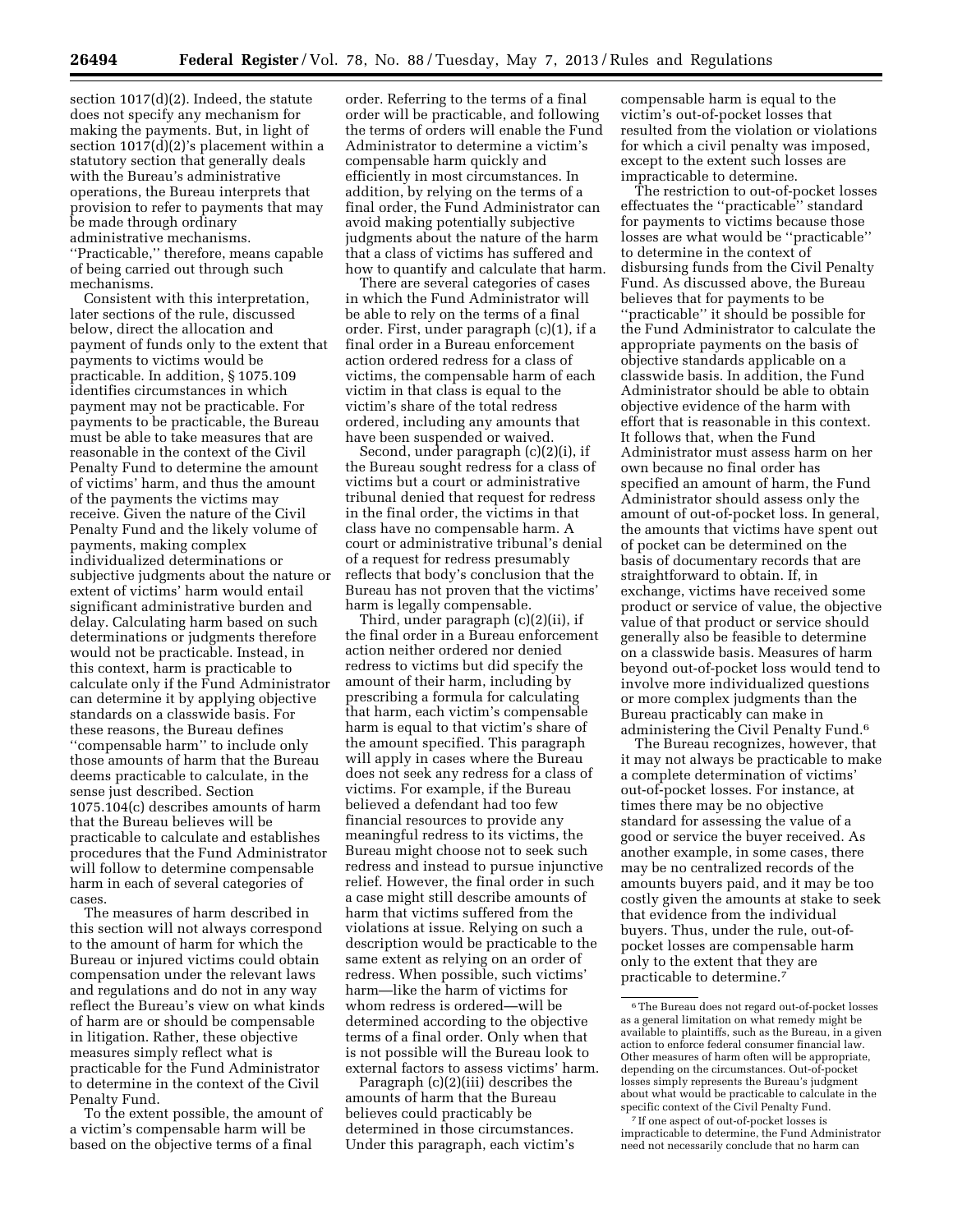The Bureau recognizes that many victims will have suffered harms in addition to those that the Civil Penalty Fund may compensate under this rule. For example, out-of-pocket loss may not be a complete measure of a particular victim's harm. But the Bureau does not understand the statute to guarantee complete compensation for victims. The Fund provides compensation only to the extent funds are available due to defendants' payment of civil penalties; and, pursuant to section 1017(d), the Fund provides compensation only to the degree ''practicable.'' The Bureau believes the rule faithfully interprets section 1017(d), and the rule does not preclude victims from receiving compensation from other sources in amounts greater than the Civil Penalty Fund might provide.

## *Section 1075.105 Allocating Funds from the Civil Penalty Fund—In General*

Section 1075.105 establishes basic procedures that the Fund Administrator will follow when allocating funds in the Civil Penalty Fund to classes of victims and to consumer education and financial literacy programs. In particular, this section describes the schedule for making allocations and specifies what funds will be available for the allocations made on that schedule.

### 105(a) In General

Section 1075.105(a) provides that the Fund Administrator will allocate the funds specified in § 1075.105(c) to classes of victims and, as appropriate, to consumer education and financial literacy programs according to the schedule described in § 1075.105(b) and the guidelines set forth in §§ 1075.106 and 1075.107.

### 105(b) Schedule for Making Allocations

Section 1075.105(b)(1) directs the Fund Administrator, within 60 days of this rule's effective date, to establish and publish on *[www.consumerfinance.gov](http://www.consumerfinance.gov)* a schedule for allocating funds in the Civil Penalty Fund. That schedule generally will establish six-month periods and identify the start and end dates of those periods, with each period's start date immediately following the end date of the previous period. The first two periods of this schedule, however, need not be six months long. Rather, they may be longer or shorter than six

months so that future six-month periods may start and end on dates that better serve administrative efficiency. These first two periods are considered ''sixmonth periods'' under this rule regardless of their actual length. The start date of the first period will be July 21, 2011.

The Fund Administrator will allocate funds from the Civil Penalty Fund on the basis of this schedule. In addition, the amounts that will be available for allocation and the time when classes of victims may be considered for allocations will depend on the schedule.8 Section 1075.105(b)(2) provides that, within 60 days after the end of a six-month period, the Fund Administrator will allocate available funds in the Civil Penalty Fund in accordance with §§ 1075.106 and 1075.107. Consistent with those provisions, the Fund Administrator will allocate funds (1) to classes of victims that had uncompensated harm as of the last day of that six-month period and (2) to consumer education and financial literacy programs as appropriate.

Thus, the Fund Administrator will allocate funds from the Civil Penalty Fund only once every six months. The Bureau has chosen to make payments on a six-month schedule in part because it would be less fair to make payments on a continual basis, as funds are deposited and as classes of victims with uncompensated harm arise. If a class happened to have uncompensated harm for the first time on a day shortly after the Bureau had just allocated a substantial portion of the Civil Penalty Fund to some other class, victims in the new class would receive relatively small payments. Conversely, if a large amount were deposited into the Civil Penalty Fund, a class of victims that next had uncompensated harm would be relatively likely to receive full compensation for that harm. In both cases, the accidents of timing would dictate the results. The Bureau's method of allocating funds on a six-month schedule will give equal treatment to all classes from a given six-month period.9

The 60-day window for allocating funds after a six-month period gives the Fund Administrator time to collect and

analyze available data in order to assess which classes of victims are eligible for Civil Penalty Fund payments and the amounts they may receive and to perform the calculations necessary to comply with §§ 1075.106 and 1075.107.

The classes to which funds may be allocated are only those classes that had uncompensated harm as of the last day of the six-month period that most recently concluded. Although other classes might have come to have uncompensated harm between that day and the time when the Fund Administrator next makes allocations, it would be difficult, as a general rule, for the Fund Administrator to carry out the assessments and calculations necessary to quantify the uncompensated harm of such classes and to take that harm into account in determining how funds will be allocated. If the Fund Administrator continually had to account for new classes of victims with new amounts of uncompensated harm after the close of a six-month period, her calculations would continually change. Constantly making new calculations would waste resources and could make it difficult for the Fund Administrator to allocate funds within 60 days of the close of a six-month period. For these reasons, the Bureau concludes that it would be impracticable for the Fund Administrator to make payments for uncompensated harm that arose after the end of a six-month period. Accordingly, the Fund Administrator will consider a class for an allocation only after the end of the six-month period in which the class began to have uncompensated harm.

Section 1075.105(b)(3) authorizes the Civil Penalty Fund Governance Board to change the schedule of six-month periods if it determines that a new schedule would better serve administrative efficiency. Under this provision, the Civil Penalty Fund Governance Board may change the schedule by directing the Fund Administrator to publish a new schedule on *[www.consumerfinance.gov.](http://www.consumerfinance.gov)*  Any new schedule must comply with paragraph (b)(1)(i) of this section by establishing six-month periods and their start and end dates, with the start date of one period immediately following the end date of the preceding period. The first period of a new schedule may be shorter or longer than six months. That first period will constitute a ''six-month period'' under this part regardless of its actual length.

## 105(c) Funds Available for Allocation

Section 1075.105(c) provides that the funds available for allocation following the end of a six-month period are those

practicably be determined for the class. For example, if the value of a good or service received is impracticable to determine, the Fund Administrator may under the rule treat the amounts paid as the compensable harm if doing so would be reasonable.

<sup>8</sup>As explained in greater detail below, the schedule also in some cases governs which classes of victims will receive priority when there are insufficient funds available to compensate all victims fully.

<sup>&</sup>lt;sup>9</sup>The Bureau could, in principle, extend this principle of equal treatment by allocating funds less frequently than every six months. However, doing so would mean making payments to victims less frequently. The Bureau expects that a six-month schedule will eliminate the most significant effects of timing while still ensuring that victims receive payments reasonably quickly.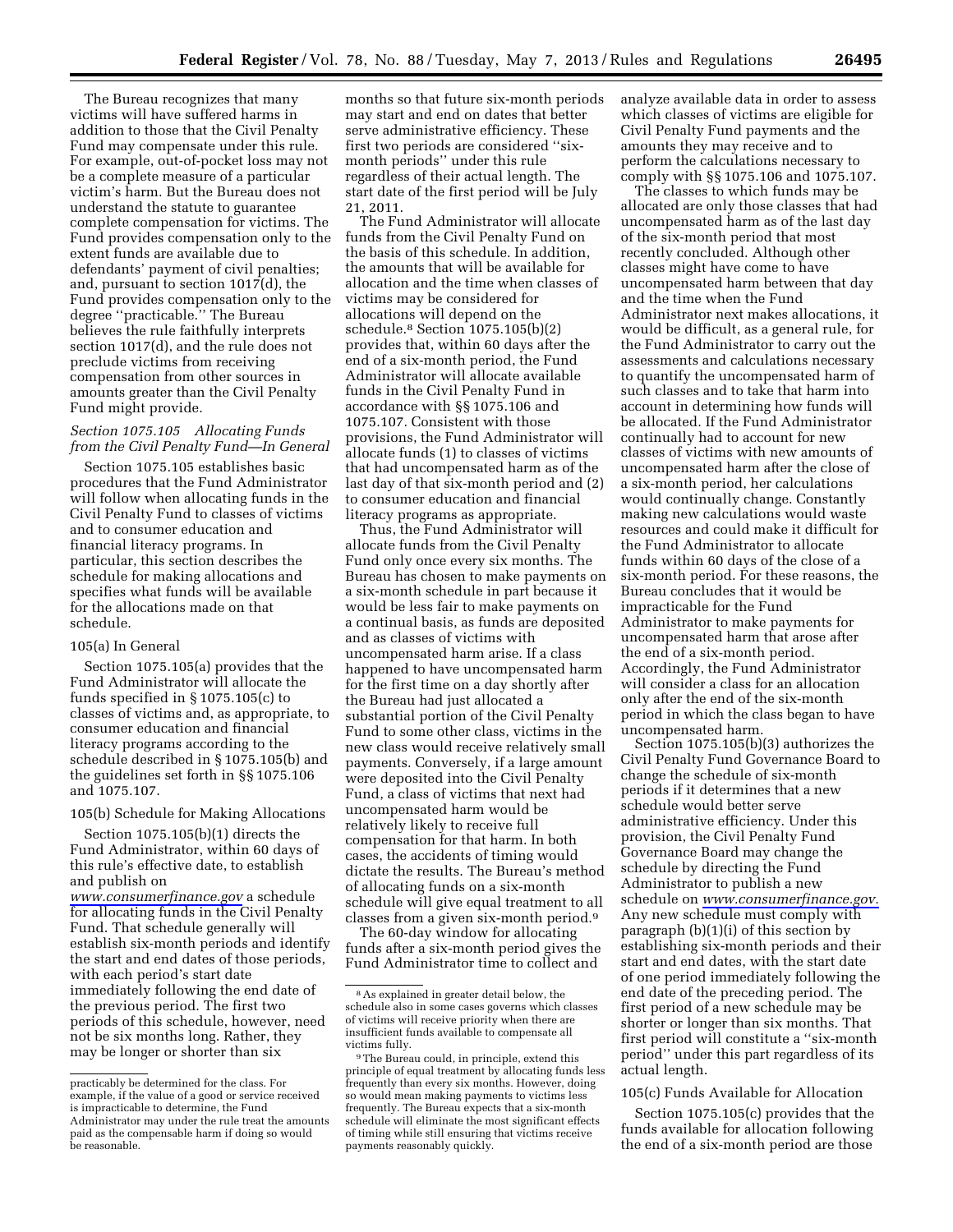funds that were in the Civil Penalty Fund on the end date of that six-month period, minus (1) Any funds already allocated, (2) any funds that the Fund Administrator determines are necessary for authorized administrative expenses, and (3) any funds collected pursuant to an order that has not yet become a final order.

Just as additional classes may become eligible between the end of a six-month period and the time when the Fund Administrator allocates funds following the end of that period, additional funds may be deposited into the Civil Penalty Fund during that interval. For the same reasons that the Bureau does not intend to allocate funds to such classes until the succeeding allocation, the Bureau likewise will not allocate such newly deposited funds until the succeeding allocation. Allocating funds involves calculations and assessments, and it would be difficult for the Fund Administrator to make those calculations and assessments based on a fluctuating, uncertain amount available for allocation.

The provision does not permit reallocation of funds that the Fund Administrator has already allocated. Although funds might remain on deposit in the Civil Penalty Fund for a period of time after they are allocated to a class of victims or to consumer education and financial literacy programs, such funds remain allocated and are not available for reallocation.

In addition, this provision makes unavailable for allocation any funds that the Fund Administrator determines are necessary for authorized administrative purposes. The Bureau interprets section 1017(d)(2) of the Dodd-Frank Act, 12 U.S.C. 5497(d)(2), to authorize the Bureau to use funds in the Civil Penalty Fund not only for the actual payments to victims themselves, but also for the administrative expenses incurred to make those payments. Nothing in section 1017 or any other provision of law bars the Bureau from using funds in the Civil Penalty Fund for such administrative expenses, nor is there any indication that such expenditures are allowed only with express authorization. In addition, no other source of funding more specifically provides for those expenses. The Bureau may therefore use funds in the Civil Penalty Fund for administrative expenses that it determines are necessary or incident to making payments to victims.10 To ensure that

sufficient funds remain in the Civil Penalty Fund to pay such administrative expenses, the Bureau will exclude from the allocation process those funds that the Fund Administrator deems necessary for those expenses.

Finally, this provision also makes unavailable for allocation any funds that the Bureau collected pursuant to an order that has not yet become a final order. This ensures that the Bureau does not allocate or spend amounts that it could have to return to the payer. In particular, a defendant in a Bureau enforcement action could pay a civil penalty into the Civil Penalty Fund before the order imposing the civil penalty becomes a final order. In such a case, if the defendant appealed and a court reversed the imposition of the civil penalty, the Bureau would have to pay the amount of the civil penalty back to the defendant.

*Section 1075.106 Allocating Funds to Classes of Victims* 

Section 1075.106 describes how funds will be allocated to classes of victims and establishes which victim classes will get priority and how much money the Fund Administrator will allocate to victim classes when there are not enough funds available to provide full compensation to all eligible victims who have uncompensated harm.

106(a) Allocations When There Are Sufficient Funds Available To Compensate All Uncompensated Harm

Section 1075.106(a) provides that, if the funds available under § 1075.105(c) are sufficient, the Fund Administrator will allocate to each class of victims the amount necessary to compensate fully the uncompensated harm, determined under § 1075.104(b) as of the last day of the most recently concluded six-month period, of all victims in that class to whom it is practicable to make payments.

This provision contains two limitations on the extent to which the Fund Administrator will allocate funds to compensate fully all victims. First, the Fund Administrator will not allocate funds to compensate uncompensated harm that arose after the end of the most recent six-month period.11 As explained above, it would be impracticable for the

Fund Administrator to make timely allocations if she had to revise the calculations continually to take account of newly arising uncompensated harm.

Second, the Fund Administrator will allocate to each class only an amount sufficient to compensate the uncompensated harm of all victims in the class *to whom it is practicable to make payments.* As noted above, section  $1017(\tilde{d})(2)$  of the Dodd-Frank Act calls for payments to victims only to the degree that such payments are practicable. The Bureau recognizes that even if it is practicable to calculate the uncompensated harm of a class of victims, it may nonetheless be impracticable, in some circumstances, to make payments to particular victims in the class. Section 1075.109 describes a number of such circumstances, which will be discussed below in more detail. Pursuant to § 1075.106(a), the Fund Administrator is authorized to take account of such circumstances at the time of allocation by reducing the allocation to a class on the ground that payments to some victims in the class will be impracticable.<sup>12</sup>

106(b) Allocations When There Are Insufficient Funds Available To Compensate All Uncompensated Harm

Section 1075.106(b) establishes the procedures the Fund Administrator will follow when the funds available under § 1075.105(c) are not sufficient to provide full compensation as described by paragraph (a).

This section groups classes of victims according to the six-month period in which the victims first had uncompensated harm as described in § 1075.104(b). Paragraph (b)(1) specifies how classes of victims will receive priority according to their respective six-month periods. Paragraph (b)(2) explains how the Fund Administrator will identify the six-month period to which a class of victims belongs.

106(b)(1) Priority to Classes of Victims From the Most Recent Six-Month Period

Under § 1075.106(b)(1), when there are insufficient funds available to provide all victims full compensation as described in paragraph (a), the Fund

<sup>10</sup>*See* Government Accountability Office, Principles of Federal Appropriations Law 4–20 (3d ed.) (quoting *Comptroller General McCarl to Maj. Gen. Anton Stephan, Commanding Officer, District* 

*of Columbia Militia,* 6 Comp. Gen. 619, 621 (1927)) (parenthetical explanation).

<sup>11</sup>A class's uncompensated harm could increase after the end of a six-month period if, for example, the Bureau waives or deems uncollectible an amount of redress that the class had been reasonably expected to receive. Under the rule, the Fund Administrator will take account of any increase in a class's uncompensated harm only after the six-month period in which that increase occurred.

<sup>12</sup> In many instances, the Fund Administrator will not know at the time of allocation whether it is practicable to make payments to particular individual victims. Sometimes, however, the Fund Administrator may have concrete information indicating that it will not be practicable to pay particular victims. If, for example, the Bureau previously distributed payments to a class and, despite reasonable efforts, could not locate some victims, the Fund Administrator might reasonably conclude, when making a further allocation, that it is not practicable to make payments to those unlocatable victims.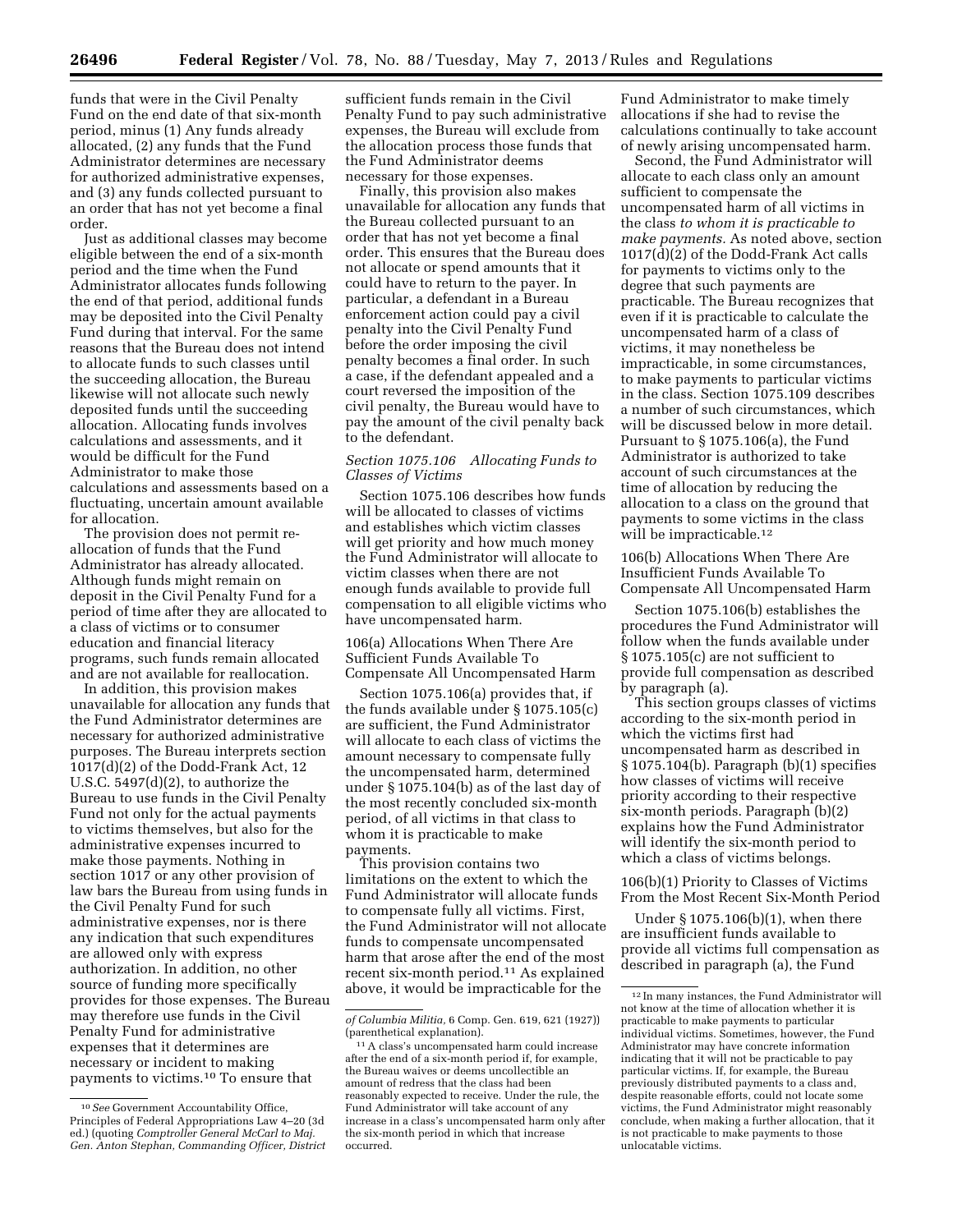Administrator will prioritize allocations to classes of victims from the most recent six-month period. If funds remain after allocating to each class of victims from that six-month period the amount necessary to compensate fully the uncompensated harm, determined under § 1075.104(b) as of the last day of the most recently concluded six-month period, of all victims in that class to whom it is practicable to make payments, the Fund Administrator next will allocate funds to classes of victims from the preceding six-month period, and so forth until no funds remain. The Bureau has specified this tiered allocation process because it will be more administratively efficient to determine the appropriate allocations for classes from single six-month periods than to determine the appropriate allocations for all classes at once.

In addition, this process will result in lower administrative costs, both as an absolute matter and in terms of administrative cost per dollar distributed, than would a process requiring funds to be allocated among all classes. First, allocating the limited funds to a limited number of classes will mean that there will be fewer payments to make—and lower associated costs—than if the limited funds were allocated to more classes. Second, allocating the limited funds to a smaller number of classes generally will result in payments of greater amounts than if the Fund Administrator had instead allocated the limited funds more thinly among more classes. Making larger payments generally will be more cost-effective—in terms of administrative cost per dollar distributed—than making smaller payments.

106(b)(2) Assigning Classes of Victims to a Six-Month Period

As explained above, § 1075.106(b)(1) instructs the Fund Administrator to allocate funds among classes of victims from a single six-month period before allocating funds to classes of victims from an earlier six-month period. Paragraph (b)(2) explains that for purposes of paragraph (b), a class of victims is ''from'' the six-month period in which those victims first had uncompensated harm as described in § 1075.104(b).

This provision further specifies how the Fund Administrator will determine when a class of victims first had such uncompensated harm. First, if redress was ordered for a class of victims in a Bureau enforcement action but suspended or waived in whole or in part, the class of victims first had

uncompensated harm, if it had any, on the date the suspension or waiver became effective. Second, if redress was ordered for a class of victims in a Bureau enforcement action, but the Chief Financial Officer determined that redress to be uncollectible in whole or in part, the class of victims first had uncompensated harm, if it had any, on the date the Chief Financial Officer made that determination. Finally, if no redress was ordered for a class of victims in a Bureau enforcement action, the class of victims first had uncompensated harm, if any, on the date the order imposing a civil penalty became a final order.

This provision corresponds to § 1075.104(b), which defines a victim's uncompensated harm. As noted above, that section provides that a victim's uncompensated harm is the victim's compensable harm, minus any compensation for that harm that the victim has received or is reasonably expected to receive. In all cases, a class of victims will first have *compensable*  harm under this rule, if any, as of the date an order in a Bureau enforcement action becomes final because, under § 1075.104(c), the terms of the final order determine the amount of victims' compensable harm or how that harm will be ascertained. In cases where no redress is ordered, victims also often will have *uncompensated* harm as of the date the order in the Bureau enforcement action becomes final because, at the time of the order, they will not be reasonably expected to receive redress for their compensable harm. In cases where redress is ordered, however, victims generally will have no uncompensated harm at the time of the order because at that time they generally will be reasonably expected to receive the redress ordered. Later events, however, could make it no longer reasonable to expect the victims to receive compensation. In particular, under § 1075.104(b), a victim will no longer be reasonably expected to receive redress amounts if the Bureau waives or suspends those amounts or deems them uncollectible. Thus, a victim may begin to have uncompensated harm when such an event occurs.

106(c) No Allocation to a Class of Victims If Making Payments Would Be Impracticable

Section 1075.106(c) provides that, notwithstanding any other provision in this section, the Fund Administrator will not allocate funds available under § 1075.105(c) to a class of victims if she determines that making payments to that class of victims would be impracticable. As noted above, the

Bureau interprets the Dodd-Frank Act to direct payments from the Civil Penalty Fund to victims only to the extent that such payments are practicable. In some cases, it may be impracticable to make payments to an entire class of victims; the Fund Administrator will not allocate funds to such a class.

# 106(d) Fund Administrator's Discretion 106(d)(1)

Section 1075.106(d)(1) provides that, notwithstanding any provision in this part, the Fund Administrator, in her discretion, may depart from the procedures specified by this section, including by declining to make, or altering the amount of, any allocation provided for by this section. This provision gives the Fund Administrator discretion to depart from the allocation procedures specified by § 1075.106; it is not intended to authorize the Fund Administrator otherwise to depart from the provisions in this part, for example by giving victims payments greater than their uncompensated harm. With this provision, the Bureau simply aims to give the Fund Administrator the flexibility to depart from the allocation procedures established by § 1075.106 when the circumstances warrant. For example, the Fund Administrator might choose to deviate from § 1075.106's allocation procedures if insufficient information is available, at the end of a given six-month period, to assess the total uncompensated harm for a class from that period. The Fund Administrator might choose to postpone allocating funds to that class until such time as the Fund Administrator has the necessary information. When the Fund Administrator does allocate funds to that class, she may, pursuant to this paragraph, prioritize the class for receiving allocations even though, according to  $\S 1075.106(b)(2)$ , the class's uncompensated harm arose some time previously.

As another example, a class of victims might have had uncompensated harm in an earlier six-month period, but the amount of the class's uncompensated harm might increase in a later six-month period. For example, the Bureau might suspend some amount of redress on one date, at which point the class could have uncompensated harm equal to that suspended amount. Then, the Chief Financial Officer might later deem part of the non-suspended amount uncollectible, at which point the class could have additional uncompensated harm equal to that uncollectible amount. The Fund Administrator might prioritize the class with respect to the additional amount of uncompensated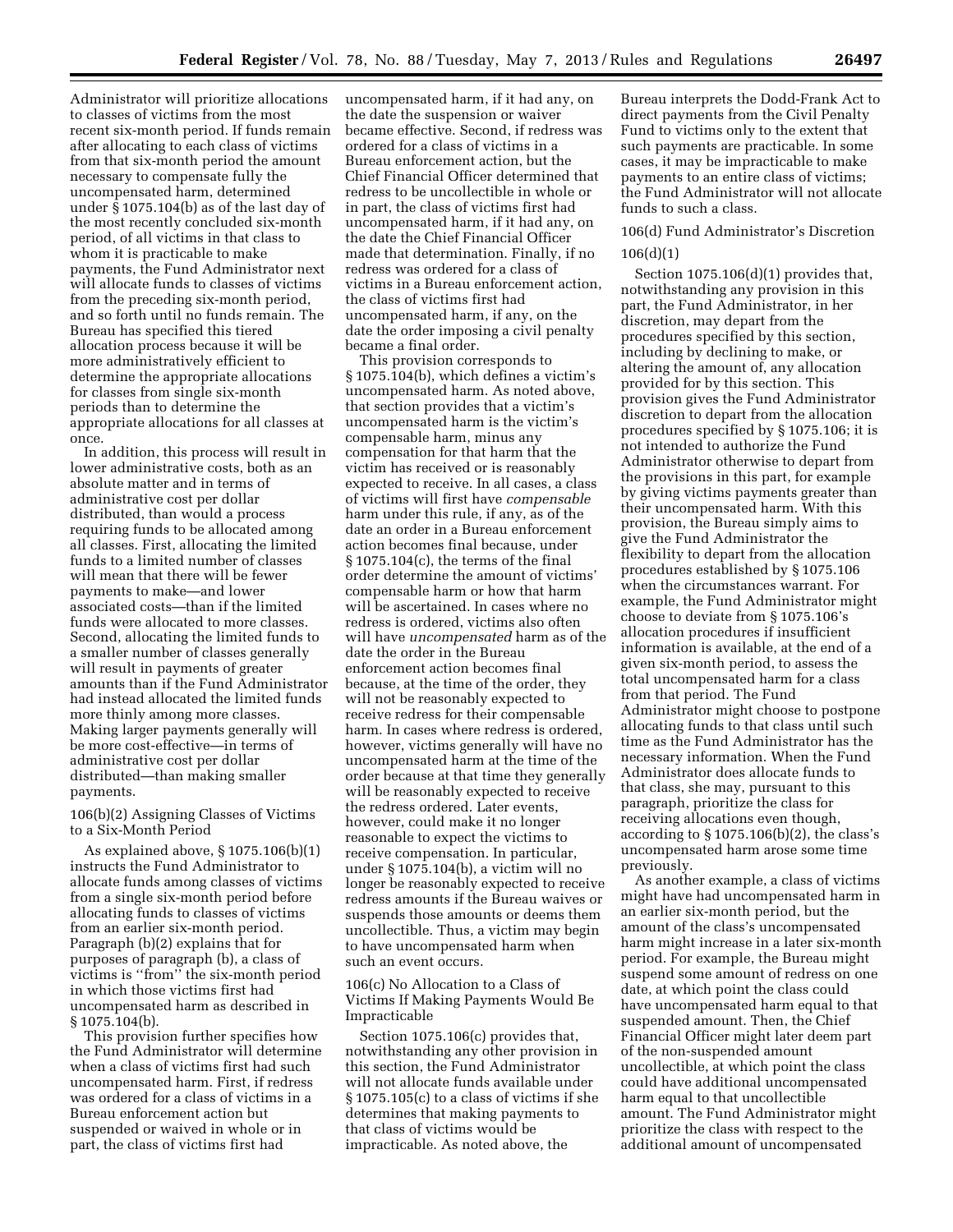harm, even though pursuant to  $\S 1075.106(b)(2)$  the class would be from the six-month period when it first had uncompensated harm.

Because the Bureau cannot anticipate all the situations in which it may be reasonable to deviate from § 1075.106's allocation procedures, it leaves the decision to deviate to the Fund Administrator's discretion. However, the Fund Administrator must provide the Civil Penalty Fund Governance Board a written explanation of the reason for departing from the ordinary allocation procedures.

#### 106(d)(2)

Section 1075.106(d)(2) provides that, if the Fund Administrator, in allocating funds during a given time period described by § 1075.105(b)(2), exercises her discretion under paragraph (d)(1) of this section, she may allocate funds to consumer education and financial literacy programs under § 1075.107 during that time period only to the same extent she could have absent that exercise of discretion. While the Fund Administrator may, exercising the discretion authorized by paragraph (d)(1), adjust the distribution of funds among various classes, she cannot increase the amount available in a given time period for consumer education and financial literacy programs.13

The limitation on allocating funds to consumer education and financial literacy programs applies only to an allocation that occurs in the same time period described in § 1075.105(b)(2) in which the Fund Administrator exercises her discretion under § 1075.106(d)(1). This reflects the Bureau's interpretation of 12 U.S.C.  $5497(d)(2)$  as authorizing it to use funds in the Civil Penalty Fund for consumer education and financial literacy programs whenever it is not currently practicable to use those funds for payments to victims instead. Under § 1017(d)(2), funds may be used for consumer education and financial literacy programs even if it would have been practicable at some time in the past to use those funds for payments to victims.

*Section 1075.107 Allocating Funds to Consumer Education and Financial Literacy Programs* 

### 107(a)

Section 1075.107(a) implements the second sentence of section 1017(d)(2) of the Dodd-Frank Act, which authorizes the Bureau to use funds in the Civil Penalty Fund for the purpose of consumer education and financial literacy programs to the extent that victims cannot be located or payments to victims are otherwise not practicable. In particular, § 1075.107(a) provides that, if funds available under § 1075.105(c) remain after the Fund Administrator allocates funds as described in § 1075.106(a), she may allocate the remaining funds for consumer education and financial literacy programs. An allocation under § 1075.106(a) provides full compensation for the uncompensated harm of all victims to whom it is practicable to make payments. Thus, any funds remaining after such an allocation are available for allocation to consumer education and financial literacy programs. The Fund Administrator is not required to allocate such remaining funds to consumer education and financial literacy programs and instead may keep some or all funds in reserve for future allocation.

In the future, the Bureau may limit the amount of funds that the Fund Administrator may allocate to consumer education and financial literacy programs under this provision. In a notice of proposed rulemaking published in today's **Federal Register**, the Bureau seeks comment on whether it should impose any limits and, if so, what those limits should be.

## 107(b)

Section 1075.107(b) clarifies that the Fund Administrator's authority to allocate funds for consumer education and financial literacy programs does not include the authority to allocate funds to particular consumer education or financial literacy programs or otherwise to select the particular consumer education or financial literacy programs for which allocated funds will be used. Instead, the Fund Administrator's authority is limited to determining the amount that is allocated for expenditure on those kinds of programs. The Bureau has developed, and posted at *[http://](http://files.consumerfinance.gov/f/201207_cfpb_civil_penalty_fund_criteria.pdf)  [files.consumerfinance.gov/f/](http://files.consumerfinance.gov/f/201207_cfpb_civil_penalty_fund_criteria.pdf)  201207*\_*cfpb*\_*civil*\_*[penalty](http://files.consumerfinance.gov/f/201207_cfpb_civil_penalty_fund_criteria.pdf)*\_ *fund*\_*[criteria.pdf,](http://files.consumerfinance.gov/f/201207_cfpb_civil_penalty_fund_criteria.pdf)* its criteria for selecting these programs. These criteria are beyond the scope of this rule.

## *Section 1075.108 Distributing Payments to Victims*

After the Fund Administrator allocates funds to a class of victims, those funds will be distributed to the individual victims in that class. Section 1075.108 describes the process for distributing payments to victims.

## 108(a) Designation of a Payments Administrator

Section 1075.108(a) provides that, upon allocating funds to a class of victims under § 1075.106, the Fund Administrator will designate a payments administrator who will be responsible for distributing payments to the victims in that class. The payments administrator may be any person, including a Bureau employee or contractor.

## 108(b) Distribution Plan

Section 1075.108(b) requires a payments administrator to submit to the Fund Administrator a proposed plan for distributing the funds that have been allocated to a class of victims. The Fund Administrator will then approve, approve with modifications, or disapprove the proposed distribution plan. If the Fund Administrator disapproves a proposed plan, the payments administrator must submit a new proposed plan.

#### 108(c) Contents of Plan

Section 1075.108(c) indicates that the Fund Administrator will instruct the payments administrator to prepare a distribution plan and sets forth several elements that the Fund Administrator may require a distribution plan to include. Specifically, the Fund Administrator may require a distribution plan to include:

1. Procedures for determining the amount each victim will receive. Such procedures may, but need not, include a process for submitting and approving claims. The Bureau anticipates that a process for submitting and approving claims will not be required when it receives adequate data from a defendant to assess how much uncompensated harm each victim suffered.

2. Procedures for locating and notifying victims eligible or potentially eligible for payment. These procedures can include contacts by mail, telephone, electronic communications, or other means that may be practicable to employ.

3. The method or methods by which the payments will be made. Payment methods could include paper checks, electronic funds transfers, or other methods that may be practicable to employ.

<sup>13</sup>The Bureau notes that when the Fund Administrator determines that payments to some victims in a class or to an entire class would be impracticable, the Fund Administrator's decision to allocate fewer funds or no funds to the class is not an exercise of discretion under paragraph (d)(1). Consistent with section 1017(d)(2) of the Dodd-Frank Act, the Bureau will not make or attempt to make payments that would be impracticable.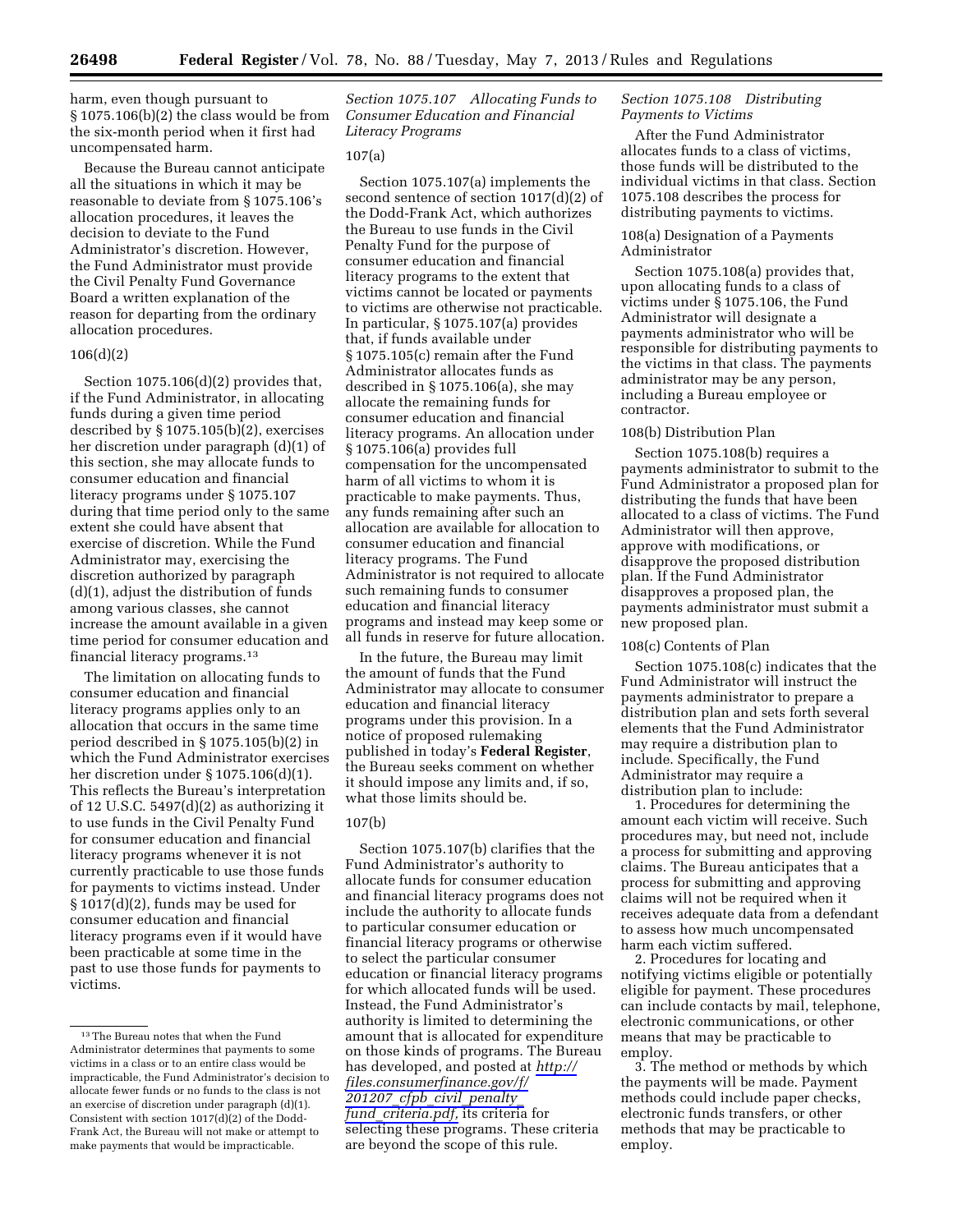4. The method or methods by which potentially eligible victims may contact the payments administrator. Such methods can include a telephone number, email address, or other methods.

5. Any other provisions that the Fund Administrator deems appropriate.

## 108(d) Distribution of Payments

Section 1075.108(d) provides that the payments administrator will make payments to victims in a class, except to the extent such payments are impracticable, in accordance with the distribution plan approved under paragraph (b) of this section and subject to the Fund Administrator's supervision.

108(e) Disposition of Funds Remaining After Attempted Distribution to a Class of Victims

Section 1075.108(e) addresses the circumstance in which some of the funds allocated to a class of victims remain undistributed after the payments administrator has made, or attempted to make, payments to the victims in that class. Funds might remain if the payments administrator cannot make payments to all victims in a class because some victims cannot be located, because some victims do not redeem their payments, or because of other similar circumstances. To the extent practicable, the payments administrator will distribute the remaining funds to victims in that class up to the amount of their remaining uncompensated harm as described in § 1075.104(b). The

Bureau believes that doing so will often be the most efficient use of remaining funds. The payments administrator will have recent and up-to-date information on the victims to whom it successfully made payments, and a second distribution to those victims would likely also be successful. If funds remain after providing full compensation for the uncompensated harm of such victims, the remaining funds will be returned to the Civil Penalty Fund. Those funds will then be available for future allocation.

For example, assume a class is comprised of 100 victims who have suffered \$200 in uncompensated harm each, for a total \$20,000 uncompensated harm for the class. The following chart shows how remaining funds would be distributed under four different scenarios 14:

| Amount allocated to the<br>class | Payment<br>amount (each<br>victim's share<br>of the<br>allocated<br>amount) | Number of<br>victims to<br>whom pay-<br>ments<br>successfully<br>made | Total funds<br>distributed<br>(Payment<br>amount $\times$<br>Number of<br>victims to<br>whom pay-<br>ments made) | Allocated<br>funds that<br>remain<br>(Amount allo-<br>$cated-Total$<br>funds distrib-<br>uted) | Disposition of remaining funds                                                                                                                                                                                                                                                                                              |
|----------------------------------|-----------------------------------------------------------------------------|-----------------------------------------------------------------------|------------------------------------------------------------------------------------------------------------------|------------------------------------------------------------------------------------------------|-----------------------------------------------------------------------------------------------------------------------------------------------------------------------------------------------------------------------------------------------------------------------------------------------------------------------------|
| $$10.000$                        | \$100                                                                       | 75                                                                    | \$7,500                                                                                                          | \$2,500                                                                                        | Distributed among the 75 victims in the class to<br>whom payments can successfully be made.<br>The additional payments will be \$33.33 each,<br>giving victims a total of \$133.33 each.                                                                                                                                    |
|                                  | 100                                                                         | 96                                                                    | 9,600                                                                                                            | 400                                                                                            | Returned to the Civil Penalty Fund. If the re-<br>maining funds were distributed among the 96<br>victims in the class to whom payments could<br>successfully be made, each payment would<br>be only \$4.17. Given the cost of making a<br>payment, it is likely not practicable to dis-<br>tribute payments of that amount. |
| 20.000                           | 200                                                                         | 75                                                                    | 15,000                                                                                                           | 5,000                                                                                          | Returned to Civil Penalty Fund. The 75 victims<br>to whom payments were successfully made<br>have already received \$200, which is full<br>compensation for their uncompensated harm.                                                                                                                                       |
| 16,000                           | 160                                                                         | 75                                                                    | 12,000                                                                                                           | 4,000                                                                                          | \$3,000 is distributed among the 75 victims to<br>whom payments can successfully be made.<br>That gives each victim an additional \$40, for a<br>total of \$200, full compensation. The remain-<br>ing \$1,000 will then be returned to the Civil<br>Penalty Fund.                                                          |

## *Section 1075.109 When Payments to Victims Are Impracticable*

As noted above, section 1017(d)(2) of the Dodd-Frank Act authorizes the Bureau to use funds in the Civil Penalty Fund for consumer education and financial literacy programs to the extent that payments to victims are not ''practicable.'' Accordingly, pursuant to §§ 1075.106 and 1075.108 of this rule, the Bureau will not make payments to individual victims when doing so would be impracticable and will not

allocate funds to a class of victims to the extent making payments to that class would be impracticable. This section identifies circumstances in which payments to victims will be deemed not practicable.

In identifying these circumstances, the Bureau has considered the ordinary meaning of ''practicable'': ''reasonably capable of being accomplished; feasible.'' Black's Law Dictionary (9th ed. 2009). As a general matter, ''practicability'' is a flexible concept. What is practicable for an agency to

based on any actual class of victims that is or may be eligible for payment from the Civil Penalty Fund. accomplish depends, among other things, on the context and on the purpose the agency seeks to fulfill. As noted above, the Bureau will make Civil Penalty Fund payments to compensate many victims of many different activities for harm suffered from violations of law. Because, as discussed above, the Civil Penalty Fund pays for the administrative expenses incurred making payments to victims as well as for the payments themselves, administrative expenses should not be excessive. Therefore, the Bureau

<sup>14</sup>This chart is provided solely for explanatory purposes. The numbers are hypothetical and are not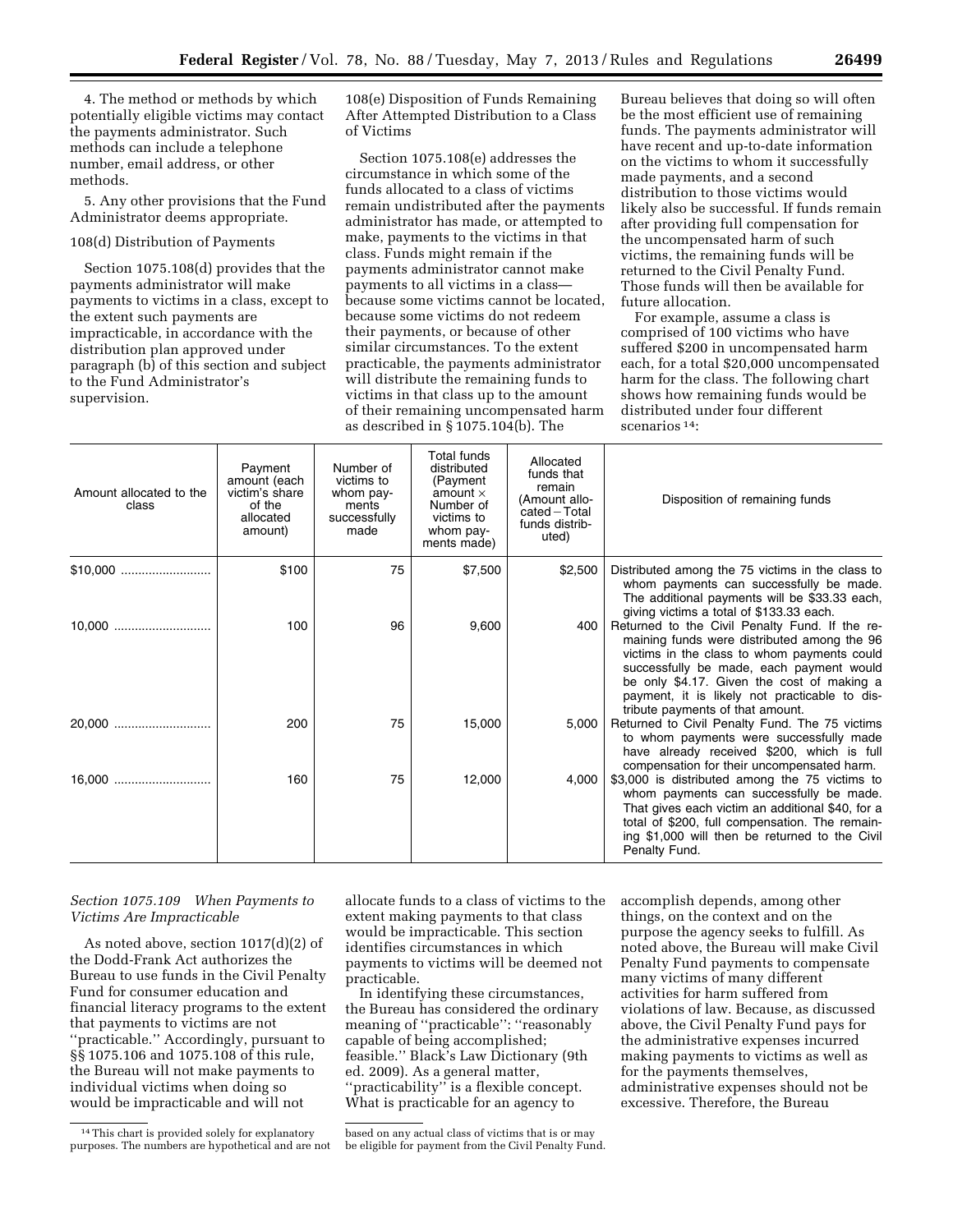concludes that in assessing whether payments to victims are practicable in this context, one factor it should consider is the cost of administering the payments relative to the amounts of the payments.15

This section has two paragraphs that implement this understanding of practicability by identifying circumstances in which the costs of making payments would likely be so great, relative to the size of the payments, that making those payments would be impracticable. The first paragraph discusses payments to individual victims, and the second relates to payments to entire classes of victims.

### 109(a) Individual Payments

Section 1075.109(a) sets forth several circumstances in which payments to individual victims will be deemed impracticable. This section draws in part on class-action case law that examines when it is not practicable to locate class members or to make payments to them. Under this section, it will be deemed impracticable to make a payment to an individual victim if:

1. The payment to the victim would be of such a small amount that the victim would not be likely to redeem the payment.

2. The payment to the victim is too small to justify the cost of locating the victim and making the payment. For example, if it will cost \$10 to locate and make a payment to a victim, the Fund Administrator may deem it impracticable to make a \$10 or \$15 payment to that victim.

3. The victim cannot be located with effort that is reasonable in light of the amount of the payment. This provision acknowledges that there are different methods a payments administrator could employ to attempt to locate a victim, and that each additional effort will carry additional cost. At some point, the additional cost is not reasonable given the amount of the payment that the victim would receive. In these circumstances, it will not be practicable to make a payment to the victim.

4. The victim does not timely submit information that a distribution plan requires to be submitted before a payment will be made. For example, in some cases, the Bureau may not be able to get complete information from a defendant identifying the victims of a

violation and the amounts of their harm. In those cases, a distribution plan may require that victims make claims for payment by submitting relevant information. If a victim fails to submit that information as required by the distribution plan, the payments administrator will not be able to determine whether the person is a victim and, if so, the amount of that person's uncompensated harm. In those circumstances, it will not be practicable to make a payment to that victim.

5. The victim does not redeem the payment within a reasonable time. For example, if payments are made by check, the check will indicate that it will be void after a certain amount of time. If a victim does not redeem the payment within that amount of time, it may not be practicable to make a payment to that victim.

6. The Fund Administrator determines that other circumstances make it unreasonable to make a payment to the victim. The Bureau acknowledges that there may be situations other than those specifically enumerated in which the costs of making a payment will not be reasonable in light of the benefits.

#### 109(b) Payments to a Class of Victims

Section 1075.109(b) sets forth several circumstances in which making payments to a class of victims will be deemed impracticable. Under this section, it will be deemed impracticable to make payments to a class of victims if:

1. The expected aggregate actual payment to the class of victims is too small to justify the costs of locating the victims in the class and making payments to them. This could occur, for example, in some circumstances where the Fund Administrator expects to have limited success in distributing payments to a class. For instance, suppose that there are 1,000 victims in a class who each have \$50 in uncompensated harm, and that it will cost \$10 per victim to distribute payments. In addition, the Fund Administrator has information indicating she is likely to be able to locate only 100 victims, but she does not know which 100 victims. Thus, it would cost \$10,000 to attempt to make payments to the class, and in the end victims would receive an aggregate payment of only \$5,000 (100 victims  $\times$ \$50 each). In those circumstances, the costs of attempting to make payments to the class may be too great in light of the aggregate actual payment to the class.

2. It would be impracticable under paragraph (a) of this section to make a payment to any victim in the class. This situation could arise, for example,

where each victim's payment would be \$10 or less and it would cost \$10 or more per victim to distribute payments.

3. The Fund Administrator determines that other circumstances make it unreasonable to make payments to the class.

## *Section 1075.110 Reporting Requirements*

Section 1075.110 requires the Fund Administrator to issue regular reports, on at least an annual basis, that describe how funds in the Civil Penalty Fund have been allocated, the basis for those allocations, and how funds that have been allocated to classes of victims have been distributed. The section further provides that these reports will be made available to the public on *[www.consumerfinance.gov.](http://www.consumerfinance.gov)* 

## **V. Section 1022(b)(2) of the Dodd-Frank Act**

### *A. Overview*

In developing the final rule, the Bureau has considered potential benefits, costs, and impacts, and consulted or offered to consult with the Board of Governors of the Federal Reserve System, the Federal Deposit Insurance Corporation, the Office of the Comptroller of the Currency, the National Credit Union Administration, and the Federal Trade Commission, including with regard to consistency with any prudential, market, or systemic objectives administered by those agencies.16

The rule establishes the position of Fund Administrator and delegates to that official certain powers and responsibilities relating to the administration of the Civil Penalty Fund. The rule also describes the victims who are eligible for payments from the Civil Penalty Fund and the amounts of payments they may receive. In particular, the rule explains the Bureau's understanding of what

<sup>15</sup>*Cf. Consolidated Edison* v. *Bodman,* 477 F. Supp. 2d 198, 201–02 (D.D.C. 2007) (instruction to make payments ''insofar as practicable'' permitted agency to adjust payment schedule so that it would not be making small payments to a large number of claimants).

 $16$  Section  $1022(b)(2)(A)$  of the Dodd-Frank Act, 12 U.S.C. 55212(b)(2), directs the Bureau, when prescribing a rule under the Federal consumer financial laws, to consider the potential benefits and costs of regulation to consumers and covered persons, including the potential reduction of access by consumers to consumer financial products or services; the impact on insured depository institutions and credit unions with \$10 billion or less in total assets as described in section 1026 of the Dodd-Frank Act; and the impact on consumers in rural areas. Section 1022(b)(2)(B) of the Dodd-Frank Act directs the Bureau to consult with appropriate prudential regulators or other Federal agencies regarding consistency with prudential, market, or systemic objectives that those agencies administer. The manner and extent to which these provisions apply to a rulemaking of this kind that does not establish standards of conduct is unclear. Nevertheless, to inform this rulemaking more fully, the Bureau performed the described analyses and consultations.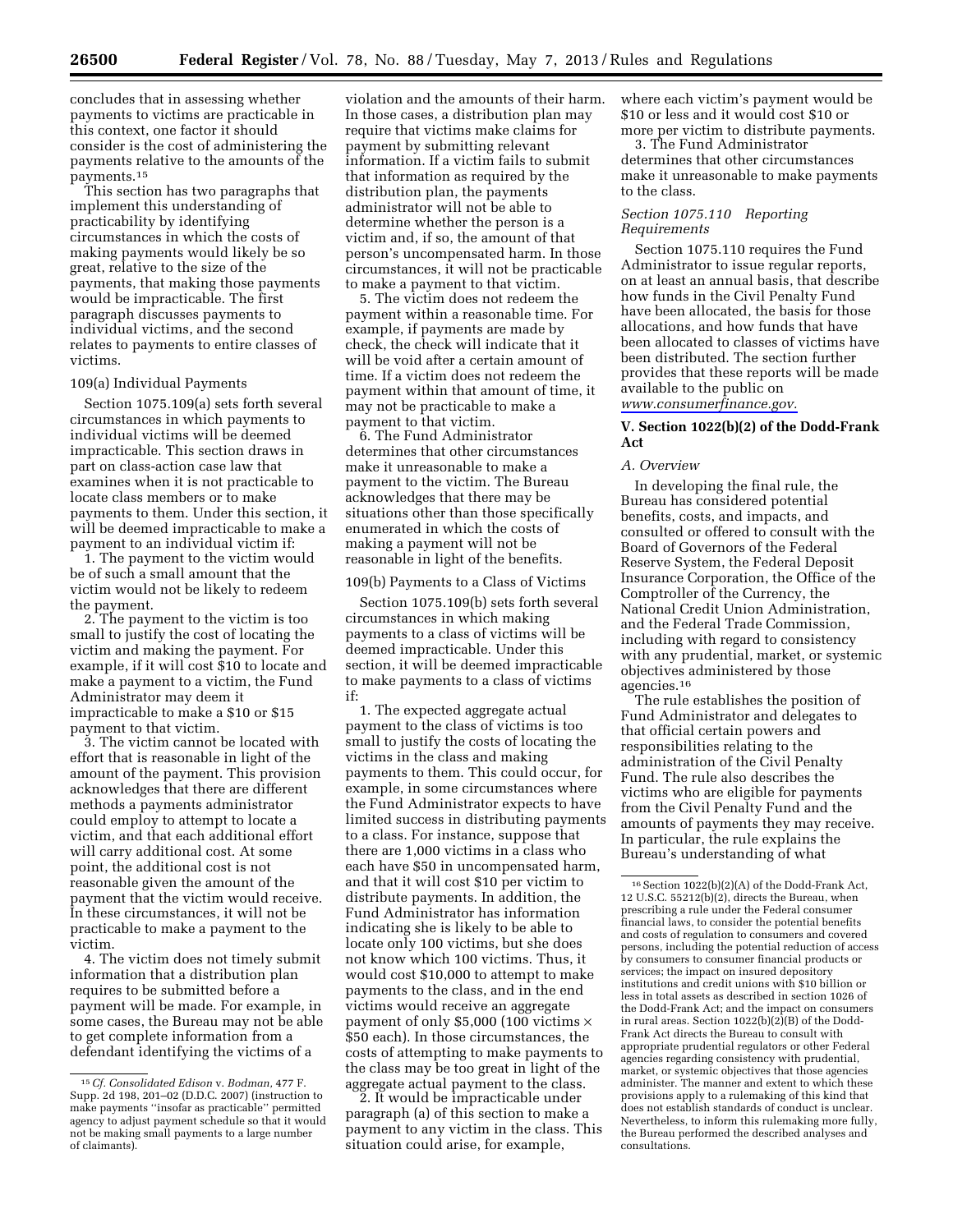payments would be ''practicable,'' within the meaning of the word as used in section 1017(d)(2) of the Dodd-Frank Act. The rule sets forth the procedures by which the Fund Administrator will allocate funds to classes of victims and, when funds are available, to programs for consumer education and financial literacy and provides mechanisms for paying the allocated funds to victims. Finally, the rule requires the Fund Administrator to report periodically on disbursements from the Civil Penalty Fund.

### *B. Potential Benefits and Costs to Consumers and Covered Persons*

The analysis considers the benefits, costs, and impacts of the rule against a statutory baseline. That is, the analysis evaluates the benefits, costs, and impacts of the rule as compared to the statute without an implementing rule.17

The rule does not impose any obligations on consumers or covered persons. The rule provides expeditious procedures for allocating funds from the Civil Penalty Fund to implement section 1017(d) of the Dodd-Frank Act. Although a rule is not necessary to implement this statutory provision, the rule establishes consistent procedures applicable with respect to all victims who might receive payments from the Civil Penalty Fund. By explaining how funds will be allocated and distributed, the rule provides clarity and predictability to those consumers who are victims of unlawful activity and might anticipate payments from the Fund.

Moreover, the efficiency of the rule's procedures should help keep the administrative costs of making payments relatively low. Because, as discussed above, the Bureau may pay such administrative expenses from the Civil Penalty Fund, reducing those costs will generally increase the amount of money available for payments to victims and, when appropriate, for consumer education and financial literacy programs. In addition, adopting a rule, instead of permitting the Fund Administrator to distribute payments to victims on an *ad hoc* basis, may have some distributional impacts. The Fund Administrator's case-by-case decisions might, by comparison to the results prescribed by the rule, lead to payments to different consumers of differing amounts, or could lead to greater or lesser amounts being available for

consumer education and financial literacy programs.

## *C. Potential Specific Impacts of the Proposed Rule*

The final rule does not have a unique impact on rural consumers or on insured depository institutions or insured credit unions with less than \$10 billion in assets as described in section 1026(a) of the Dodd-Frank Act. Nor is the rule expected to reduce consumers' access to consumer financial products or services.

## **VI. Regulatory Requirements**

This rule relates to benefits, namely payments that victims may receive from the Civil Penalty Fund. Pursuant to 5 U.S.C. 553(a)(2), this rule is therefore exempt from the notice and comment rulemaking requirements of the Administrative Procedure Act (APA). In addition, this rule concerns matters of agency organization, procedure, and practice, and in part articulates the Bureau's interpretations of the Dodd-Frank Act. It is therefore also exempt from the APA's notice and comment rulemaking requirements pursuant to 5 U.S.C. 553(b).

Because no notice of proposed rulemaking is required, the Regulatory Flexibility Act does not require an initial or final regulatory flexibility analysis. 5 U.S.C. 603(a), 604(a).

#### **VII. Paperwork Reduction Act**

The Bureau has determined that this final rule does not impose any new recordkeeping, reporting, or disclosure requirements on covered entities or members of the public that would constitute collections of information requiring approval under the Paperwork Reduction Act, 44 U.S.C. 3501 *et seq.* 

## **List of Subjects in 12 CFR Part 1075**

Administrative practice and procedure, Authority delegations, Consumer Financial Civil Penalty Fund, Consumer protection, Organization and functions.

## **Authority and Issuance**

■ For the reasons set forth in the preamble, the Bureau amends Chapter X in Title 12 of the Code of Federal Regulations by adding part 1075 to read as follows:

## **PART 1075—CONSUMER FINANCIAL CIVIL PENALTY FUND RULE**

- Sec.<br>1075.100 1075.100 Scope and purpose. 1075.101 Definitions. Fund administrator.
- 1075.103 Eligible victims.
- Payments to victims.
- 1075.105 Allocating funds from the Civil Penalty Fund—in general.
- 1075.106 Allocating funds to classes of victims.
- 1075.107 Allocating funds to consumer education and financial literacy programs.
- 1075.108 Distributing payments to victims. 1075.109 When payments to victims are
- impracticable.
- 1075.110 Reporting requirements.
- **Authority:** 12 U.S.C. 5512(b)(1), 5497(d).

#### **§ 1075.100 Scope and purpose.**

Section 1017(d)(1) of the Dodd-Frank Wall Street Reform and Consumer Protection Act of 2010, Public Law 111– 203, 124 Stat. 1978 (12 U.S.C. 5497(d)) (Dodd-Frank Act) establishes the ''Consumer Financial Civil Penalty Fund.'' This part describes the conditions under which victims will be eligible for payments from the Consumer Financial Civil Penalty Fund and the amounts of the payments they may receive. This part also establishes procedures and guidelines for allocating funds from the Consumer Financial Civil Penalty Fund to classes of victims and distributing such funds to individual victims, and for allocating funds to consumer education and financial literacy programs. This part also establishes reporting requirements.

## **§ 1075.101 Definitions.**

For the purposes of this part, the following definitions apply:

*Bureau* means the Bureau of Consumer Financial Protection.

*Bureau enforcement action* means any judicial or administrative action or proceeding in which the Bureau has obtained relief with respect to a violation.

*Chief Financial Officer* means the Chief Financial Officer of the Bureau or any Bureau employee to whom that officer has delegated authority to act under this part. In the absence of a Chief Financial Officer of the Bureau, the Director shall designate an alternative official of the Bureau to perform the functions of the Chief Financial Officer under this part.

*Civil Penalty Fund* means the Consumer Financial Civil Penalty Fund established by 12 U.S.C. 5497(d).

*Civil Penalty Fund Governance Board*  means the body, comprised of senior Bureau officials, established by the Director of the Bureau to advise on matters relating to the Civil Penalty Fund.

*Class of victims* means a group of similarly situated victims who suffered harm from the same or similar violations for which the Bureau obtained relief in a Bureau enforcement action.

<sup>17</sup>The Bureau has discretion in any rulemaking to choose an appropriate scope of analysis with respect to potential benefits and costs and the appropriate baseline.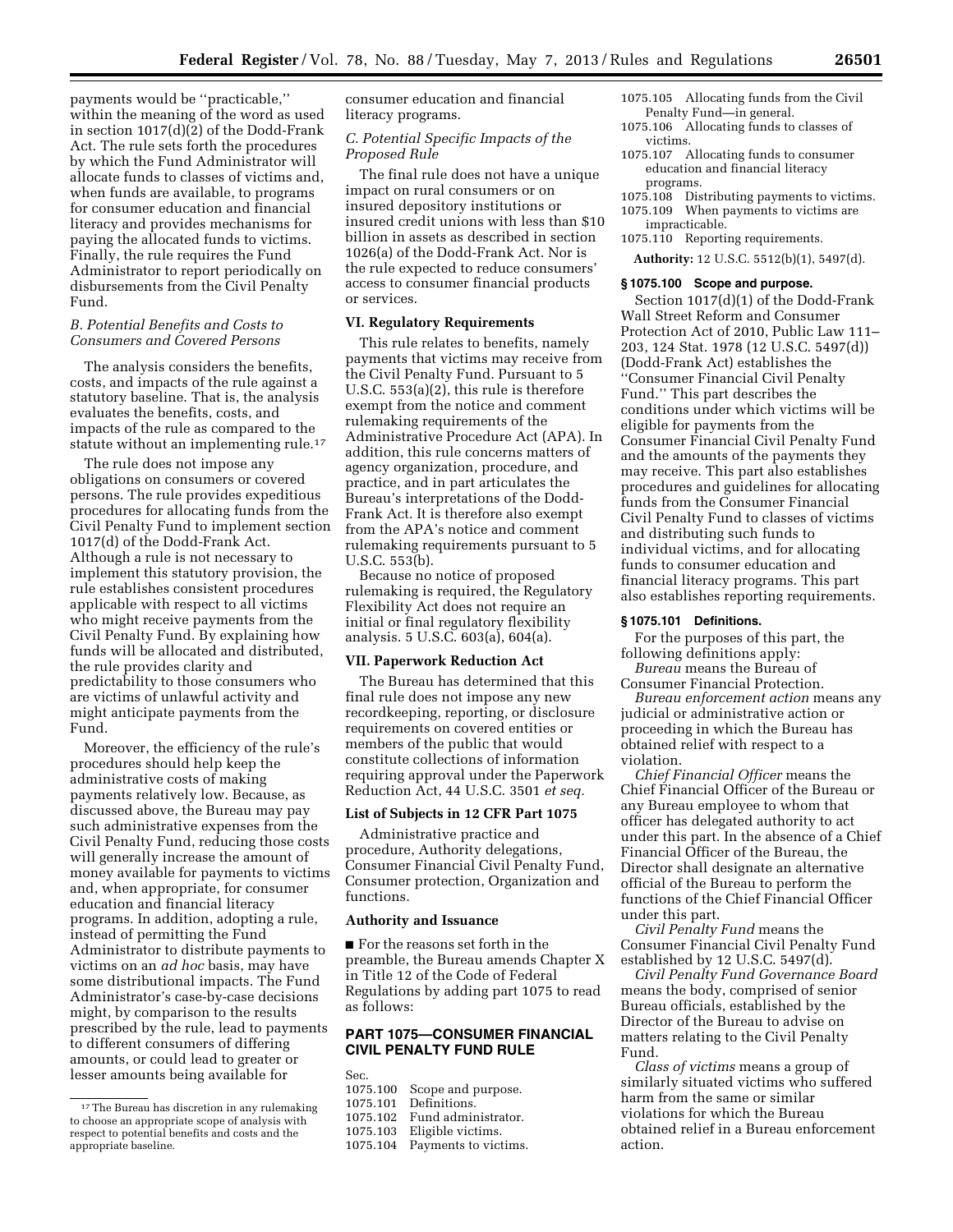*Defendant* means a party in a Bureau enforcement action that is found or alleged to have committed a violation.

*Final order* means a consent order or settlement issued by a court or by the Bureau, or an appealable order issued by a court or by the Bureau as to which the time for filing an appeal has expired and no appeals are pending. For purposes of this definition, ''appeals'' include petitions for reconsideration, review, rehearing, and certiorari.

*Person* means an individual, partnership, company, corporation, association (incorporated or unincorporated), trust, estate, cooperative organization, or other entity.

*Redress* means any amounts including but not limited to restitution, refunds, and damages—that a final order requires a defendant:

(1) To distribute, credit, or otherwise pay to those harmed by a violation; or

(2) To pay to the Bureau or another intermediary for distribution to those harmed by the violation.

*Victim* means a person harmed as a result of a violation.

*Violation* means any act or omission that constitutes a violation of law for which the Bureau is authorized to obtain relief pursuant to 12 U.S.C. 5565(a).

## **§ 1075.102 Fund administrator.**

(a) *In general.* There is established the position of Civil Penalty Fund Administrator (Fund Administrator). The Fund Administrator will report to the Chief Financial Officer. The Chief Financial Officer may, to the extent permitted by applicable law, relieve the Fund Administrator of the duties of that position without notice, without cause, and prior to the naming of a successor Fund Administrator.

(b) *Powers and duties.* The Fund Administrator will have the powers and duties assigned to that official in this part.

(c) *Interpretation of these regulations.*  (1) On its own initiative or at the Fund Administrator's request, the Civil Penalty Fund Governance Board may advise or direct the Fund Administrator on the administration of the Civil Penalty Fund, including regarding the interpretation of this part and its application to particular facts and circumstances.

(2) The Fund Administrator must follow any written directions that the Civil Penalty Fund Governance Board provides pursuant to paragraph (c)(1) of this section.

(d) *Unavailability of the Fund Administrator.* If there is no Fund Administrator or if the Fund

Administrator is otherwise unavailable, the Chief Financial Officer will perform the functions and duties of the Fund Administrator.

## **§ 1075.103 Eligible victims.**

A victim is eligible for payment from the Civil Penalty Fund if a final order in a Bureau enforcement action imposed a civil penalty for the violation or violations that harmed the victim.

#### **§ 1075.104 Payments to victims.**

(a) *In general.* The Bureau will use funds in the Civil Penalty Fund for payments to compensate eligible victims' uncompensated harm, as described in to paragraph (b) of this section.

(b) *Victims' uncompensated harm.* (1) A victim's uncompensated harm is the victim's compensable harm, as described in paragraph (c) of this section, minus any compensation for that harm that the victim has received or is reasonably expected to receive.

(2) For purposes of paragraph (b)(1) of this section, a victim has received or is reasonably expected to receive compensation in the amount of:

(i) Any Civil Penalty Fund payment that the victim has previously received or will receive as a result of a previous allocation from the Civil Penalty Fund to the victim's class;

(ii) Any redress that a final order in a Bureau enforcement action orders to be distributed, credited, or otherwise paid to the victim, and that has not been suspended or waived and that the Chief Financial Officer has not determined to be uncollectible; and

(iii) Any other redress that the Bureau knows that has been distributed, credited, or otherwise paid to the victim, or has been paid to an intermediary for distribution to the victim, to the extent that:

(A) That redress compensates the victim for the same harm as would be compensated by a Civil Penalty Fund payment; and

(B) It is not unduly burdensome, in light of the amounts at stake, to determine the amount of that redress or the extent to which it compensates the victim for the same harm as would be compensated by a Civil Penalty Fund payment.

(3) If the Fund Administrator deems it impracticable to assess the uncompensated harm of individual victims in a class, each individual victim's uncompensated harm will be the victim's share of the aggregate uncompensated harm of the victim's class.

(c) *Victims' compensable harm.*  Victims' compensable harm for purposes of this part is as follows:

(1) If a final order in a Bureau enforcement action ordered redress for a class of victims, the compensable harm of each victim in the class is equal to that victim's share of the total redress ordered, including any amounts that are suspended or waived.

(2) If a final order in a Bureau enforcement action does not order redress for a class of victims, those victims' compensable harm is as follows:

(i) If the Bureau sought redress for a class of victims but a court or administrative tribunal denied that request for redress in the final order, the victims in that class have no compensable harm.

(ii) Except as provided in paragraph (c)(2)(i) of this section, if the final order in the Bureau enforcement action specifies the amount of the victims' harm, including by prescribing a formula for calculating that harm, each victim's compensable harm is equal to that victim's share of the amount specified.

(iii) Except as provided in paragraph (c)(2)(i) of this section, if the final order in the Bureau enforcement action does not specify the amount of the victims' harm, each victim's compensable harm is equal to the victim's out-of-pocket losses that resulted from the violation or violations for which a civil penalty was imposed, except to the extent such losses are impracticable to determine.

## **§ 1075.105 Allocating funds from the Civil Penalty Fund—in general.**

(a) *In general.* The Fund Administrator will allocate Civil Penalty Fund funds specified in paragraph (c) of this section to classes of victims and to consumer education and financial literacy programs as appropriate according to the schedule established in paragraph (b) of this section and the guidelines established in §§ 1075.106 and 1075.107.

(b) *Schedule for making allocations.*  (1) Within 60 days of May 7, 2013, the Fund Administrator will establish, and publish on *[www.consumerfinance.gov](http://www.consumerfinance.gov)*, a schedule for allocating funds in the Civil Penalty Fund, in accordance with the following:

(i) The schedule will establish sixmonth periods and identify the start and end dates of those periods. The start date of one period will be the day immediately after the end date of the preceding period.

(ii) Notwithstanding paragraph (b)(1)(i) of this section, the first and second periods may be longer or shorter than six months to allow future sixmonth periods to start and end on dates that better serve administrative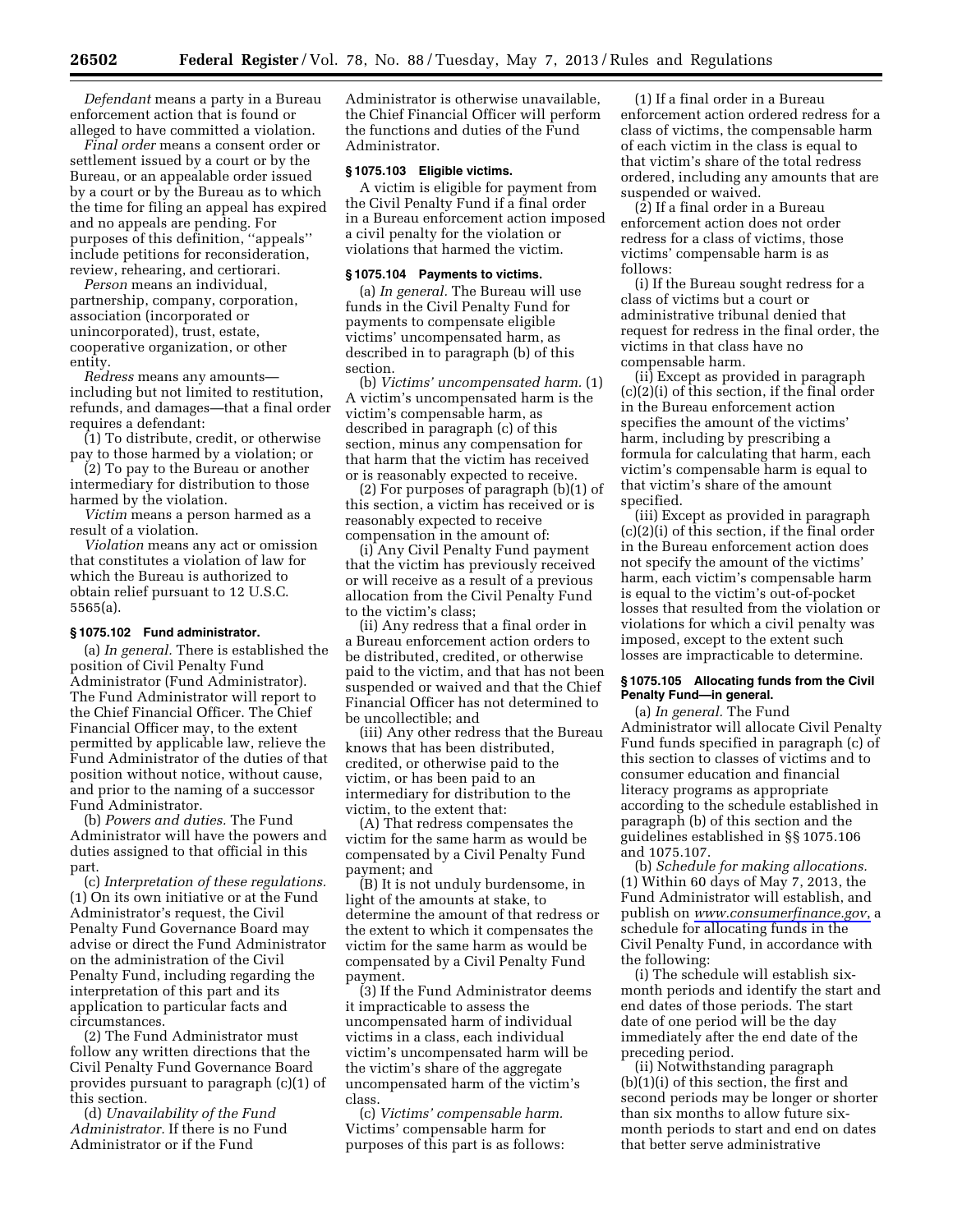efficiency. The first and second periods will constitute "six-month periods" under this part regardless of their actual length.

(iii) The start date of the first period is July 21, 2011.

(2) Within 60 days after the end of a six-month period, the Fund Administrator will allocate available funds in the Civil Penalty Fund in accordance with §§ 1075.106 and 1075.107.

(3) If the Civil Penalty Fund Governance Board determines that the schedule established under paragraph (b)(1) of this section should be changed to better serve administrative efficiency, it may change that schedule by directing the Fund Administrator to publish the new schedule on

*[www.consumerfinance.gov](http://www.consumerfinance.gov)*. Any new schedule must comply with paragraph (b)(1)(i) of this section. The first period of any new schedule may be shorter or longer than six months. That first period will constitute a "six-month period" under this part regardless of its actual length.

(c) *Funds available for allocation.* The funds available for allocation following the end of a six-month period are those funds that were in the Civil Penalty Fund on the end date of that six-month period, minus:

(1) Any funds already allocated,

(2) Any funds that the Fund

Administrator determines are necessary for authorized administrative expenses, and

(3) Any funds collected pursuant to an order that has not yet become a final order.

#### **§ 1075.106 Allocating funds to classes of victims.**

(a) *Allocations when there are sufficient funds available to compensate all uncompensated harm.* If the funds available under § 1075.105(c) are sufficient, the Fund Administrator will allocate to each class of victims the amount necessary to compensate fully the uncompensated harm, determined under § 1075.104(b) as of the last day of the most recently concluded six-month period, of all victims in that class to whom it is practicable to make payments.

(b) *Allocations when there are insufficient funds available to compensate all uncompensated harm.* If the funds available under § 1075.105(c) are not sufficient to make the allocations described in paragraph (a) of this section, the Fund Administrator will allocate the available funds to classes of victims as follows:

(1) *Priority to classes of victims from the most recent six-month period.* The

Fund Administrator will first allocate funds to classes of victims from the most recently concluded six-month period, as determined under paragraph (b)(2) of this section. If funds remain after allocating to each class of victims from that six-month period the amount necessary to compensate fully the uncompensated harm, determined under § 1075.104(b) as of the last day of the most recently concluded six-month period, of all victims in that class to whom it is practicable to make payments, the Fund Administrator next will allocate funds to classes of victims from the preceding six-month period, and so forth until no funds remain.

(2) *Assigning classes of victims to a six-month period.* For purposes of this paragraph (b), the Fund Administrator will assign each class of victims to the six-month period in which the victims first had uncompensated harm as described in § 1075.104(b). When a class of victims first had uncompensated harm as described in § 1075.104(b) will be determined as follows:

(i) If redress was ordered for a class of victims in a Bureau enforcement action but suspended or waived in whole or in part, the class of victims first had uncompensated harm as described in § 1075.104(b) on the date the suspension or waiver became effective.

(ii) If redress was ordered for a class of victims in a Bureau enforcement action but determined by the Chief Financial Officer to be uncollectible in whole or in part, the class of victims first had uncompensated harm as described in § 1075.104(b) on the date the Chief Financial Officer made that determination.

(iii) If no redress was ordered for a class of victims in a Bureau enforcement action, the class of victims first had uncompensated harm as described in § 1075.104(b) on the date the order imposing a civil penalty became a final order.

(c) *No allocation to a class of victims if making payments would be impracticable.* Notwithstanding any other provision in this section, the Fund Administrator will not allocate funds available under § 1075.105(c) to a class of victims if she determines that making payments to that class of victims would be impracticable.

(d) *Fund Administrator's discretion.*  (1) Notwithstanding any provision in this part, the Fund Administrator, in her discretion, may depart from the procedures specified by this section, including by declining to make, or altering the amount of, any allocation provided for by this section. Whenever the Fund Administrator exercises this

discretion, she will provide the Civil Penalty Fund Governance Board a written explanation of the reason for departing from the procedures specified by this section.

(2) If, in allocating funds during a given time period described in § 1075.105(b)(2), the Fund Administrator exercises her discretion under paragraph (d)(1) of this section, she may allocate funds to consumer education and financial literacy programs under 1075.107 during that time period only to the same extent she could have absent that exercise of discretion.

## **§ 1075.107 Allocating funds to consumer education and financial literacy programs.**

(a) If funds available under § 1075.105(c) remain after the Fund Administrator allocates funds as described in § 1075.106(a), the Fund Administrator may allocate those remaining funds for consumer education and financial literacy programs.

(b) The Fund Administrator shall not have the authority to allocate funds to particular consumer education or financial literacy programs or otherwise to select the particular consumer education or financial literacy programs for which allocated funds will be used.

### **§ 1075.108 Distributing payments to victims.**

(a) *Designation of a payments administrator.* Upon allocating Civil Penalty Fund funds to a class of victims pursuant to § 1075.106, the Fund Administrator will designate a payments administrator who will be responsible for distributing payments to the victims in that class. A payments administrator may be any person, including a Bureau employee or contractor.

(b) *Distribution plan.* The payments administrator must submit to the Fund Administrator a proposed plan for the distribution of funds allocated to a class of victims. The Fund Administrator will approve, approve with modifications, or disapprove the proposed distribution plan. If the Fund Administrator disapproves a proposed plan, the payments administrator must submit a new proposed plan.

(c) *Contents of plan.* The Fund Administrator will instruct the payments administrator to prepare a distribution plan and may require that plan to include:

(1) Procedures for determining the amount each victim will receive. Such procedures may, but need not, include a process for submitting and approving claims.